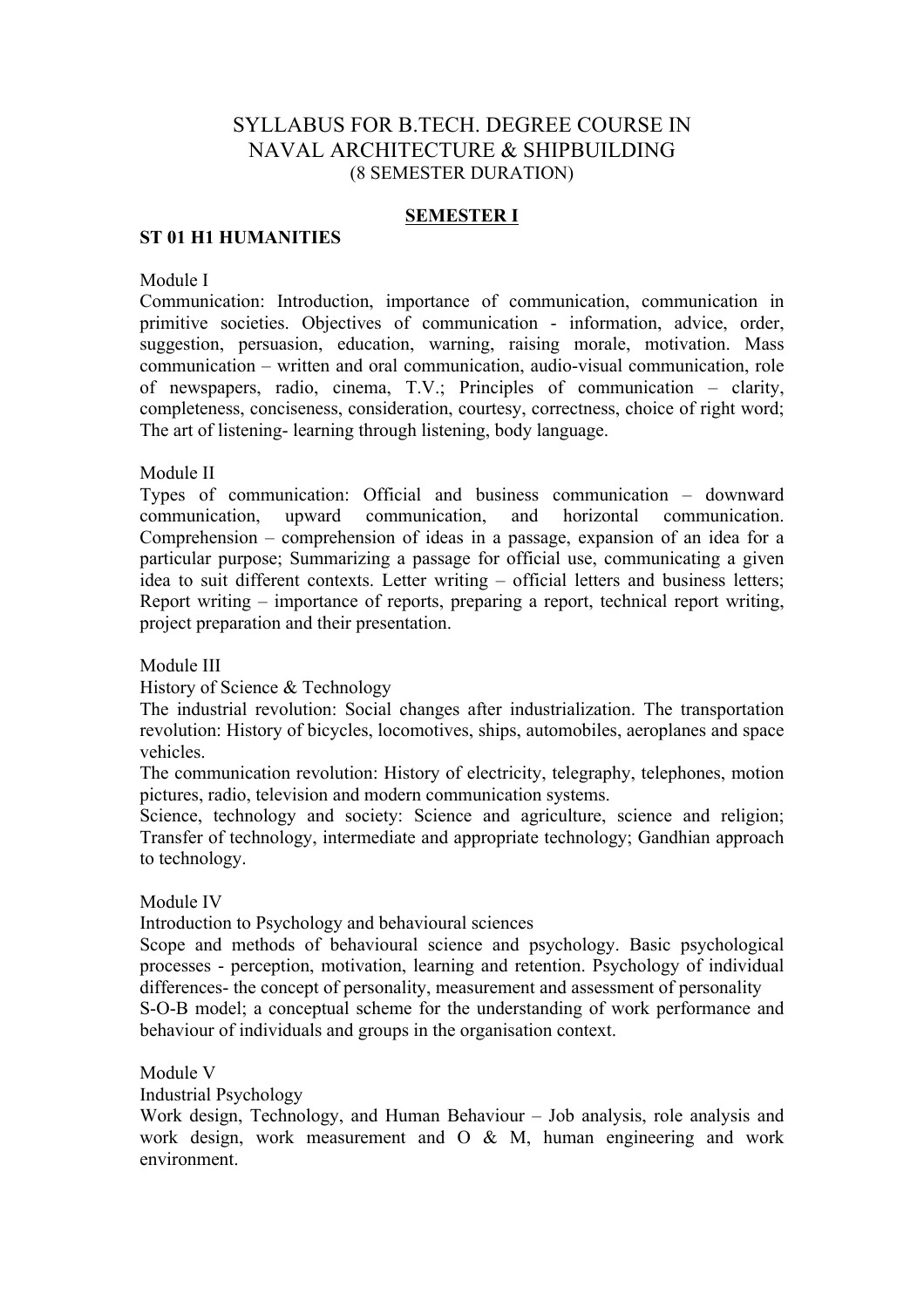Social psychology and the work situation – interpersonal relations- human relations, Hawthorne studies; Group dynamic – leadership, communication and morale; Management of change and management of conflicts.

References:

Rajendra Pal & J.S. Korlahalli; Essentials of business Communication, S.Chand & Sons, New Delhi Gyani; Business communication, Jeevandeep Prakashan, Bombay. Watt; Composition of Technical Paper, Mc Graw Hill Encyclopaedia Britinica; History of Science, History of Technology Brownoski.J; Science and Human values Branal J.D; Science in History Subbarayappa; History of Science in India Stephen P. Robbins; Organizational Behaviour- Concepts, Controversies, Application, Prentince-Hall Pvt. Ltd., New Delhi, 1996 Fred Luthans; Organizational Behaviour, McGraw-Hill Inc. 1995.

# **ST 01 S1 MATHEMATICS I**

1. Hyperbolic functions: Definitions, properties including formulae for arguments  $A\pm$ B; Inverses expressed as logarithms. Series for Cos hx, Sin hx, Mutual conversion of hyperbolic and circular functions.

2. Leibnitz's rule for  $D^n(uv)$ . Simple problems. Taylor's and MacLauren's series

3. Standard curves in engineering practice such as conics, cycloids, hypocycloids, catenaries. lemniseates, cardioids and others. Curvature, center of curvature of these. Tangents & normal

4. Envelopes and evolutes. The latter viewed both as loci of centre of curvature and envelope of normals

5. Partial derivatives. Total differentials. Euler's theorem on homogeneous functions. Errors and approximations.

Reference:

a) Kreyzig,E.; Advanced Engineering Mathematics, Wiley, New York.

b) Grewal,B.S.; Higher Engineering Mathematics, Khanna Publishers, New Delhi.

# **ST 01 S2 PHYSICS**

1. Interference of Light: Interference on thin films, colours of thin films-Newton's rings (reflected system). Determination of wavelength and refractive index. Air wedge –diameter of thin wire-Testing of planeness of surfaces

Production of X-rays-continuous and characteristic x-rays-Mosley's law-Diffraction of x-rays-Bragg's law-Bragg's x-ray spectrometer-Compton effect-expression for change in wavelength.

2. Diffraction-Fresenel and Fraunhofer diffraction-Zone place-plane diffraction grating-Measurement of wave length-dispersive power of grating. Resolving power-Raleigh's criterion-Resolving power of telescope and grating.

Double refraction-Positive and negative crystals- Nicol prism-Huygen's theory of double refraction. Quarter wave and double wave plates. Production and analysis of plane polarised and circularly polarised light using crystal plates. Optical activity-Fresnel's theory-Specific rotation-Half shade polarimeter.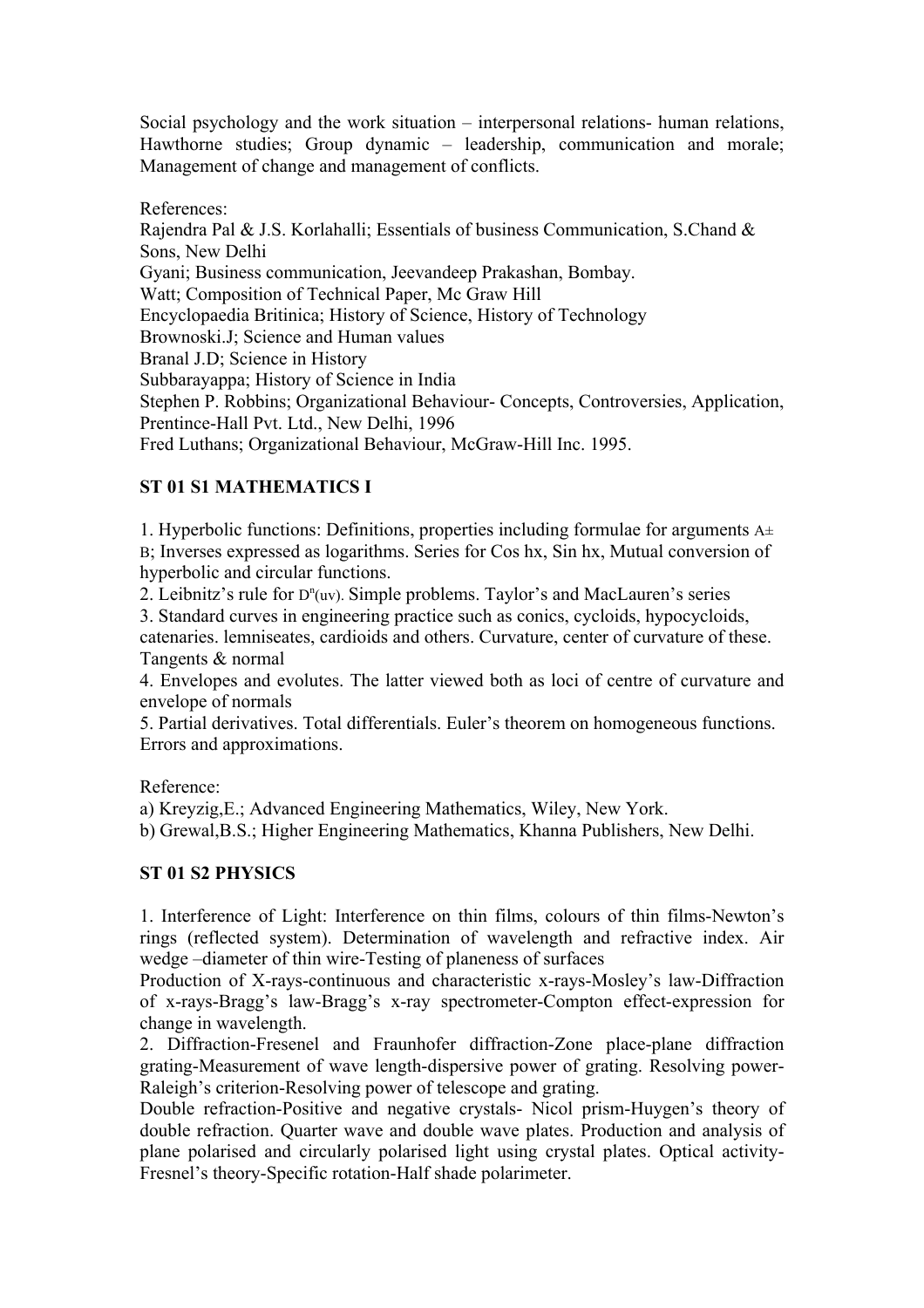3. Coherence and Lasers: Spatial and temporal coherence-coherence lengthspontaneous emission-stimulated emission- population inversion- CW & pulsed Laser, typical laser systems like Helium-Neon, Nd, YAG, Ruby, Semi-conductor lasers. Applications of lasers- Principle of holography-reflection and transmission type- Recording and reconstruction-Applications of holography-white light holograms.

Ultra sound waves-Production, properties and application

Recording and reproduction of sound- Magnetic tape recording-sound recording on cine films

4. Fibre optics and its applications: General ideas of optical fibre- NA of fibre-step index and graded index of fibres-multimode and single mode fibres-applications of optical fibres-fibre optic communication- optical fibre sensors-general ideas of integrated optics.

5. Crystallography and lattice planes: Crystallography-space lattice-unit cell-crystal systems-simple cubic-body centred and face centred cubes. Lattice planes and Miller indices-spacing between lattice planes-powder method for crystal study.

Dielectrics: Types and applications

Superconductivity: Transition temperature-Meissner effect-Isotope effect-Type I and type II-super conductors- B.C.S. theory (qualitative study)- High temperature super conductivity (General idea)- Josephson effect- SQUIDS.

Reference:

- a) J.B. Rajan; Modern physics
- b) Sathyaprakash; Optics and atomic physics
- c) Thereja; Modern physics
- d) Charles Kittel; Solid state physics
- e) Agarwal; Optical fibre communication
- f) Ajoy Ghatak; Optics
- g) S.P. Nair & K.P. Jayaprakash; A text Book for Engg students

# **ST 01 S3 CHEMISTRY**

1. Production of engineering materials – Production of steel – Bessemer converter process, open hearth process, electric furnaces, oxygen process, chemical additions to steels. Production of non-ferrous alloys – Production of aluminium and its alloys, Production of other non-ferrous alloys – bronze, brass, special reference to the requirements of shipbuilding (ships propellers etc). Plastics - formation of high polymers, thermoplastic and thermosetting resins, methods of fabrication of plastics, production of GRP-materials.

2. Electrochemistry – classification of conductors, electrolytes, conductance of electrolytes, specific and equivalent conductance, application of conductance measurements, Debye-Huckel model of electrolytic conductance and Onsager equation. Galvanic cells, EMF measurements, classification of electrodes, Nernst equation, electrode potentials, cell reactions. Relationship between cell potential and thermodynamic quantities. Electrochemical energy sources, lead acid battery, nickel cadmium battery. Fuel cells (H2/O2). Electrochemical corrosion and it application.

3. Fuels and Combustion – Solid, liquid and gaseous fuels, calorific value of fuels, calorific intensity, flue gas analysis. Coal – analysis of coal, carbonisation of coal, metallurgical coke and its manufacture, hydrogenation of coal. Petroleum – Origin and refining of petroleum, cracking and polymerisation, requisites of a good petrol.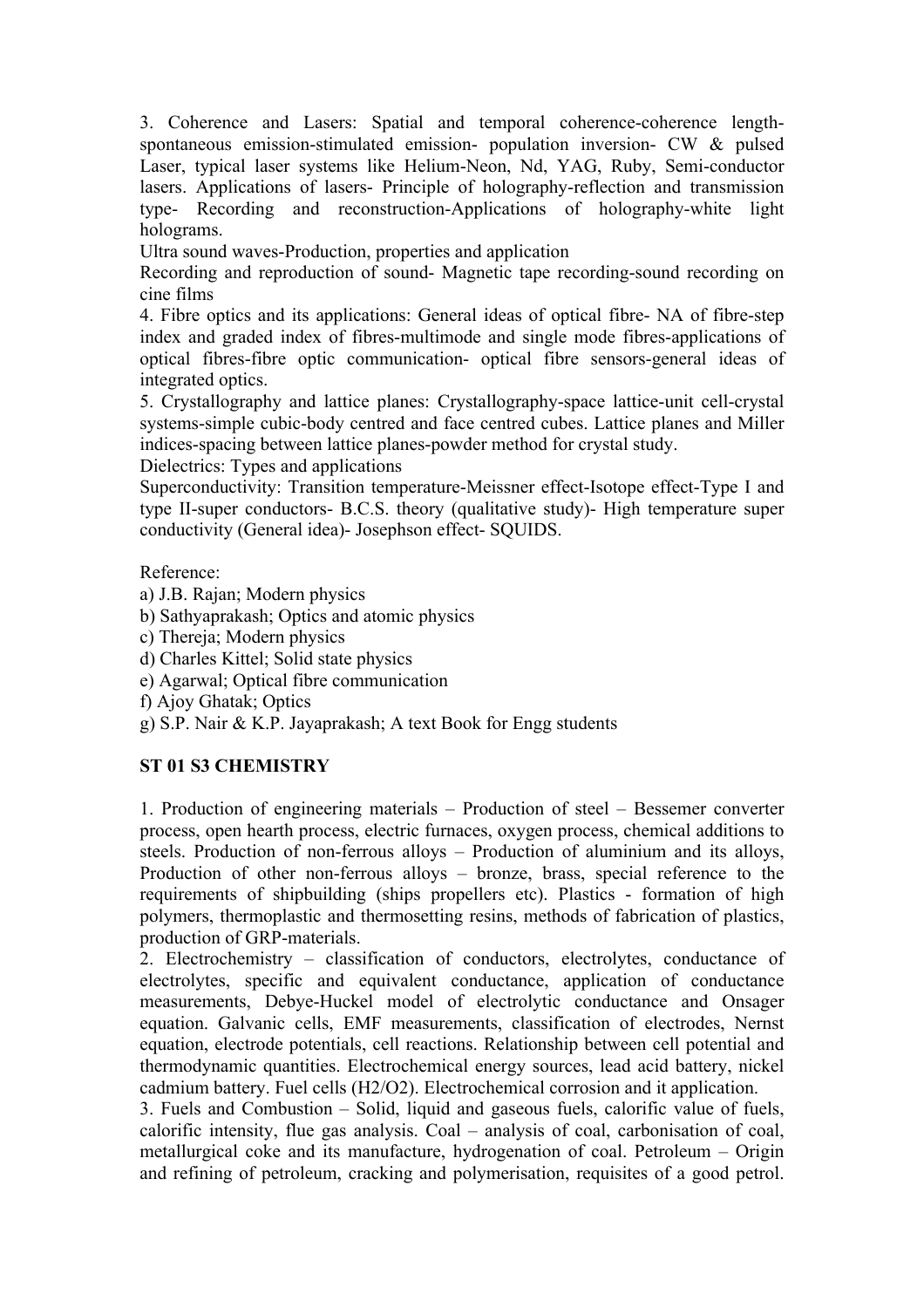Diesel oil, Petrochemicals, Gaseous fuels – natural gas, LPG, Producer gas, combustion zone, reduction zone, water gas, coal gas, oil gas. Combustion calculations, explosives. Propellants, Nuclear fuels – nuclear fission and fusion.

4. Lubricants – Mechanisms of lubrication, boundary lubrication, extreme pressure lubrication. Classification of lubricants, synthetic lubricants, properties of lubricant.

5. Water and its Treatment – Source of water, hard and soft water, determination of hardness, softening water – lime soda process, ion exchange. Boiler feed water – removal of oil, blow down operation, caustic embrittlement, internal conditioning. Water for domestic purposes – sedimentation, coagulation, filtration and sterilisation, chlorination and its advantages and disadvantages. Disinfection with Ozone. **Desalination** 

Pollution – chemical characteristics, sewage treatment – biological oxygen demand (BOD), chemical oxygen demand (COD), total organic carbon (TOC). Solid wastes, Water pollution, Air pollution, their control.

Reference:

a) Balasubramanian M.R., Krishnamoorthy S. & Murugesan V. " Engineering Chemistry" Allied Publishers Ltd.

b) Uppal, M.M.; A Text Book of Engineering Chemistry, Khanna Publishers, New-Delhi.

# **ST 01 E1 ENGINEERING MECHANICS I**

1. Concurrent forces in a plane: Principles of statics, composition and resolution of forces, free body diagrams, equilibrium of concurrent forces in a plane, method of projections, equilibrium of three forces in a plane, method of moments, friction.

2. Parallel forces in a plane: Two parallel forces, general case of parallel forces in a plane, centre of parallel forces and centre of gravity, centroids of composite plane figures and curves, distributed force in a plane.

3. Properties of areas: Moment of inertia of plane figures with respect to an axis in its plane, moment of inertia with respect to an axis perpendicular to its plane, product of inertia, principal axis of three dimensional bodies.

4. General case of forces in a plane: Composition of forces in a plane, equilibrium of forces in a plane, plane trusses, method of joints and method of sections, plane frames, method of members, method of substitution and method of sections, funicular polygon, Maxwell diagrams, distributed force in a plane, flexible suspension cables.

5. Force system in space: Concurrent forces in space, method of projections and method of moments, couples in space, parallel forces in space, centre of parallel forces and centre of gravity, general cases of in space.

Principle of virtual work: Equilibrium of ideal systems, efficiency of simple machines, stable and unstable equilibrium.

(Note SI Units should be followed)

REFERENCES:

Timoshenko & Young: Engineering Mechanics Beer F.P & Johnson E.R: Mechanics for Engines-Statics Dynamics Shames I.H: Engineering Mechanics-Statics and Dynamics Langhar H.L & Beresi A.P : Engineering Mechanics Merriam J.L & Kraige L.G: Engineering Mechanics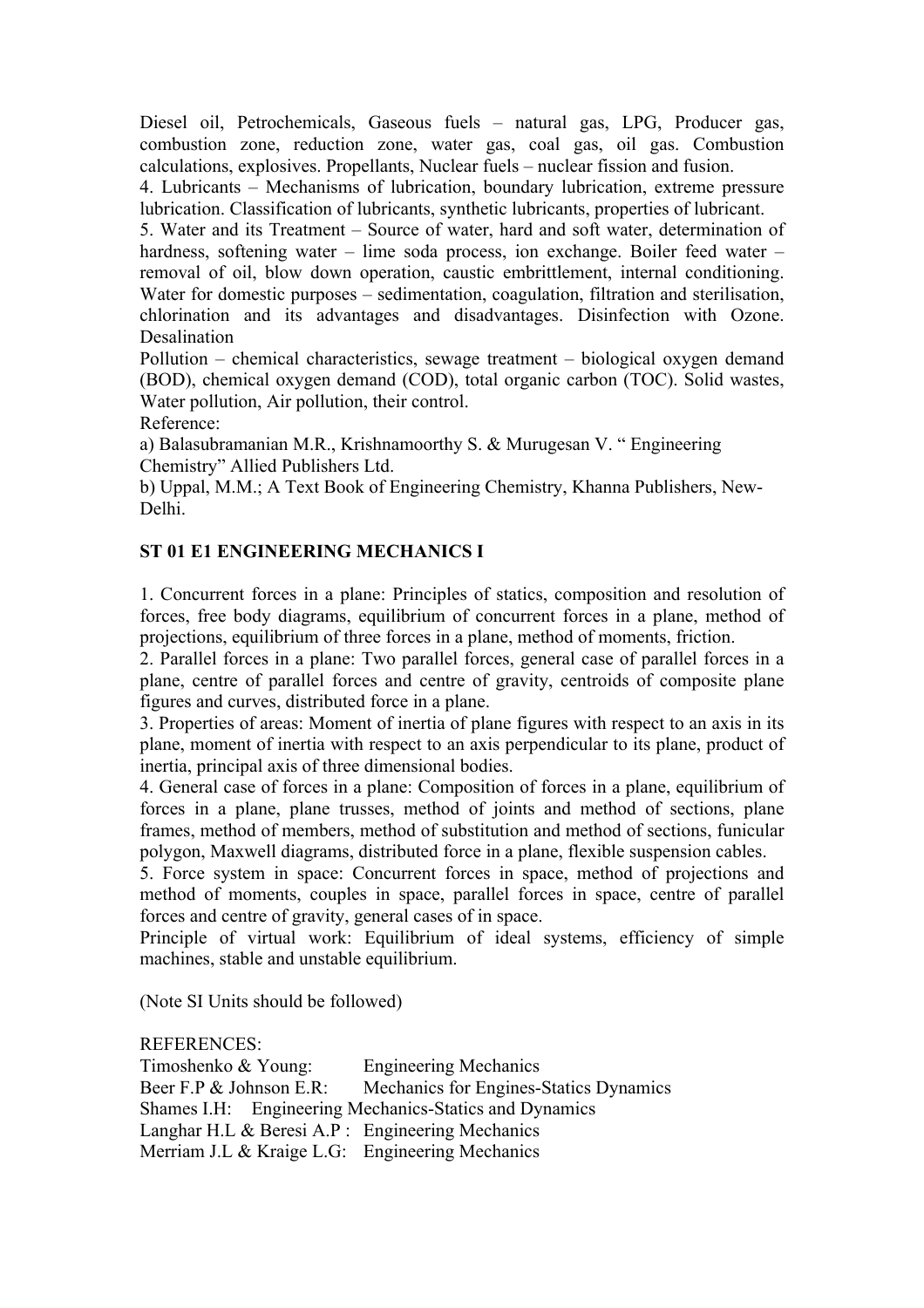# **ST 01 E3 ENGINEERING GRAPHICS**

1. Introduction to Engineering Graphics: - Drawing instruments and their use, different types of lines-lettering and dimensioning, familiarisation with current Indian Standard Code of Practice for general engineering drawing. Simple geometrical constructions-Conic Sections-Construction of ellipse, parabola, hyperbola and rectangular hyperbola, cycloidal curves, construction of Archimedian spiral and logarithmic spiral drawing tangents and normals to these curves.

2. Introduction to orthographic projections: - Plane of projection-principles of first angle and third angle projections. Projection of points in different quadrants. Orthographic projection of straight lines parallel to one plane and inclined to the other planes-straight lines inclined to both the planes-true length and inclination of lines with reference plane-traces of lines. Projection of plane laminae of geometrical shapes in oblique positions.

3. Projection of plane figures – projection on auxiliary planes; Projection of polyhedral and solids of revolution- Frustum projection of solids with axis parallel to one plane or parallel or perpendicular to the other plane-projection of solids with axis inclined to both the planes-projection of solids on auxiliary planes. Section of solids by planes inclined to horizontal or vertical planes shape of sections.

4. Development of surfaces of prisms, cylinders, pyramids and cones, intersection of surfaces of prisms. Cylinders and cones.

5. Introduction to isometric projection: -isometric scale, isometric views, isometric projections of prisms pyramids cylinders, cones and spheres. Introduction to perspective projections one point, two points and three points perspectives-visual ray method and vanishing point method-perspective of circles, perspective views of prisms and pyramids.

Reference:

a) P.S Gill : Geometrical Drawing, B.D Ketaria Ludhiana

b) N.D Bhat : Elementary Engineering Drawing, Charolar Publishing House, Anand c) P.I Varghese & K.C John : Engineering Graphics

# **ST 01 L1 WORKSHOP PRACTICE I**

- 1. Fitting Shop
- 2. Carpentry Shop
- 3. Foundry Shop
- 4. Sheet Metal Shop

5. Lathe,

6. Shaping m/c, Planing m/c, Milling m/c, Drilling and Boring m/c

(Preliminary exercises for beginners in all shops. Specific models may be designed by the teachers)

# **SEMESTER II**

# **ST 02 S1 MATHEMATICS II**

1. Applied Integral Calculus. Areas, arc-lengths, volumes and surface areas of solids of revolution. Multiple Integrals; Jacobians.

2. Vector calculus, Cartesian, Cylindrical and Spherical systems of co-ordinates. Expression for  $ds^2$ , gradient, divergence, curl in all the three systems. Gauss theorem. Stoke's theorem.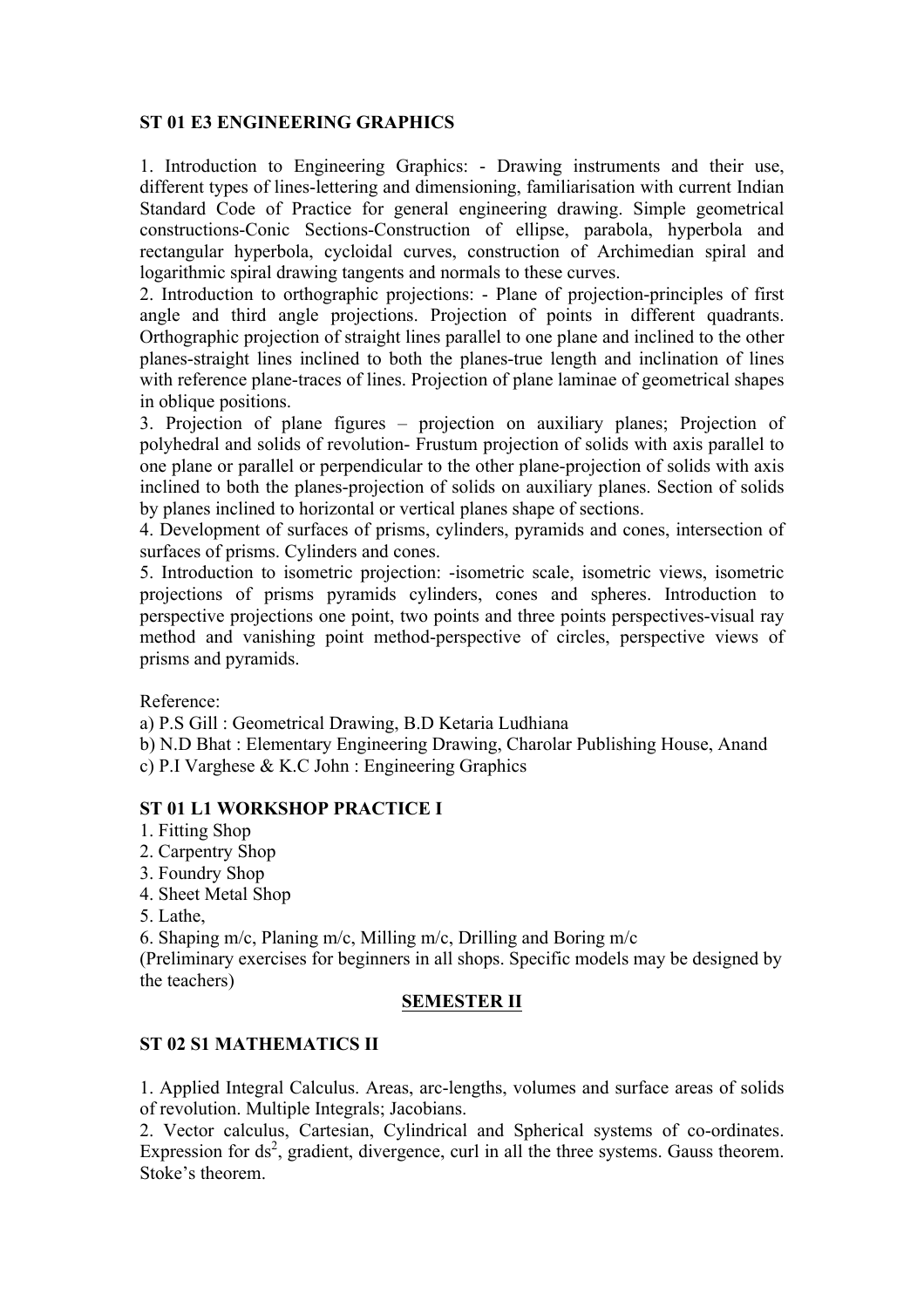3. Ordinary Differential Equations of the second order with constant coefficients, Euler-Cauchy type. Simultaneous Linear Equations.

4. Fourier series. Full range and half-range series. Maxima and Minima of functions of two variables Saddle points. Legrangian Multipliers.

5. Sequences and infinite series: Convergence and divergence. Radius of convergence, comparison tests, Raabe's test. Solution of first order and second order differential equations at regular points (Singular points not included)

Reference:

a) Kreyzig,E.; Advanced Engineering Mathematics, Wiley, New York.

b) Grewal,B.S.; Higher Engineering Mathematics, Khanna Publishers, New Delhi.

## **ST 02 S4 COMPUTER PROGRAMMING**

1. Computer Fundamentals: Basic computer organisation, representation of information, secondary storage devices, systems and applications, software, operating system.

2. Overview of programming: Introduction to computer based problem solving, programs and algorithms, data organisation or data structures, construction of loops, use of procedures.

3. Fundamentals of C Programming: Data types – int, float, char, double and void, etc. Operators and expressions – Arithmetic operators, relational operators, logical operators and their expressions. Control constructs – if-then, for and while. Arrays – array declaration, one and two-dimensional arrays. Functions and subprograms – general form arguments and return values.

4. Advanced Programming techniques: Control constructs – do–while, switch statements, go to, label. Functions – parameter passing, call-by-value, call-byreference, calling functions with arrays, argc and argv.

5. Dynamic Data structures: Pointers - & and \* operators, pointer expression, pointer assignments. Structures – Basics of structures, referencing structure element, array of structures, passing structures to functions. File handling – file pointer, file accessing functions, fopen, fclose, putc, getc and fprint.

Reference:

a) Rajaraman; Introduction to Computers

b) Rajaraman; Computer Fundamentals

c) Kernighan, B.W.K. & Ritchi, D.M.; The C Programming Language; Prentice Hall of India, 1989.

d) Richard Johnson-baugh & Martin Kalin; Application Programming in C;

Macmillan International Edition, 1990

e) Schildt, H.; C made easy; McGraw Hill Book Company, 1987.

# **ST 02 E1 ENGINEERING MECHANICS II**

1. Rectilinear translation: kinematics of rectilinear motion, principles of dynamics, differential equation of rectilinear motion, motion of a particle acted upon by a constant force as a function of time, force proportional to displacement, simple harmonic motion – damped oscillations, forced oscillations, damped oscillations and forced oscillations with single degree of freedom.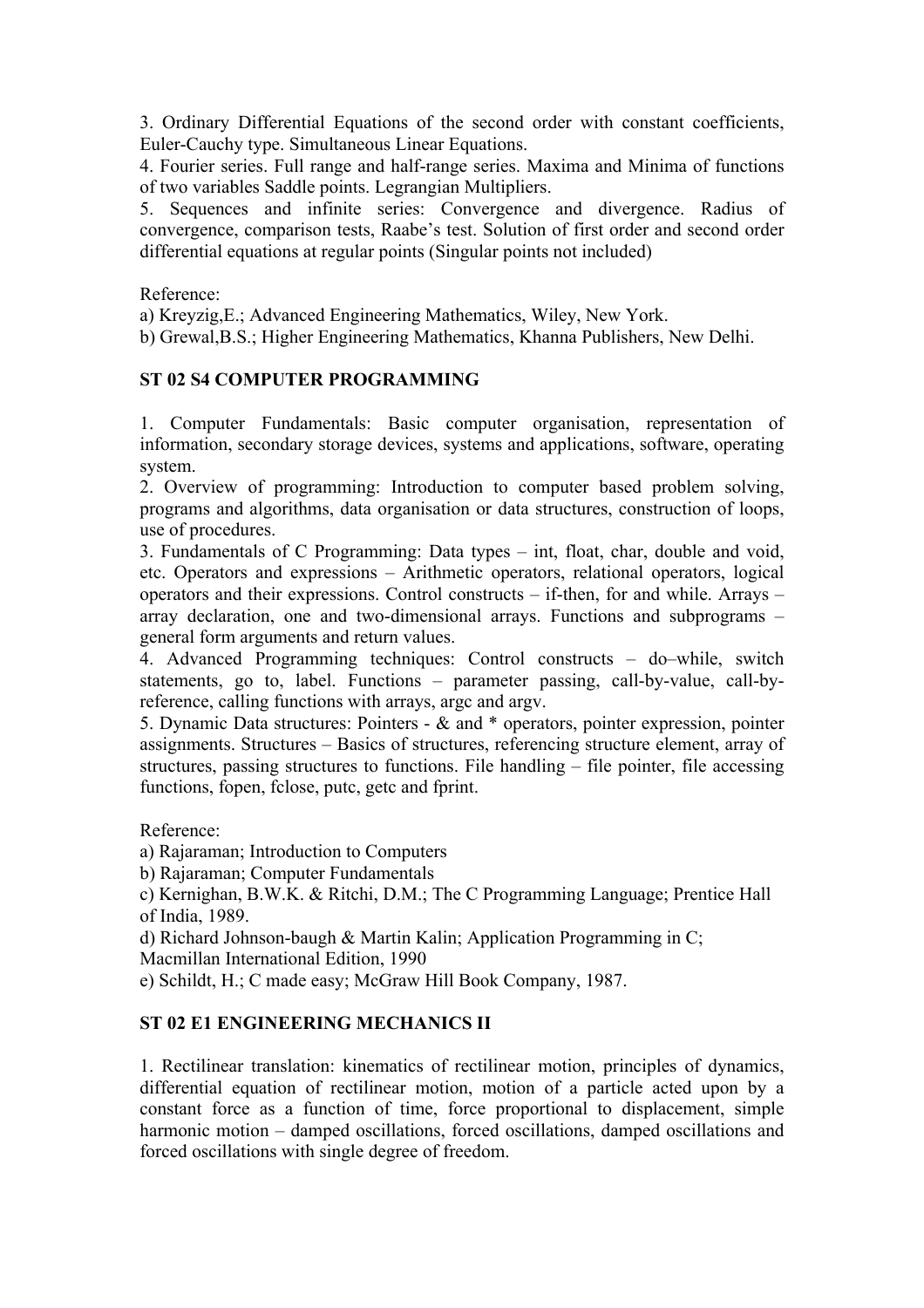2. D'Alembert's principle, momentum and impulse, work and energy, law of conservation of energy, ideal systems, impact.

Curvilinear translation: Kinematics of curvilinear motion, differential equations of motion, motion of projectile, D'Alembert's principle in curvilinear motion, moment of momentum, work and energy in curvilinear motion.

3. Rotation of rigid body about a fixed axis: Kinematics of rotation, equation of motion of rigid bodies rotating about a fixed axis, rotation under the act of a constant moment, compounds pendulum, general case of moment proportional to the angle of rotation D'Alembert's principle resultant, inertia force in rotation, principle of angular moment in rotation, energy equation for rotating bodies.

5. Plane motion of a rigid body: Kinematics of plane motion, instantaneous centre, equations of plane motion, D'Alembert's principle in plane motion, principle of angular momentum in plane motion, energy equation for plane motion.

References:

a) Timoshenko & Young; Engineering Mechanics

- b) Beer.F.P. & Johnson.E.R.; Mechanics for Engineering Statics
- c) Shames.I.H.; Engineering Mechanics-Statics and
- d) Langhar.H.L. & Boresi.A.P; Engineering Mechanics

e) Merriam H.L & Kraige L .G; Engineering Mechanics

# **ST 02 E2 ELECTRICAL ENGINEERING AND ELECTRONICS**

1. Units of electrical, mechanical and thermal quantities and their inter-conversion. Resistance, current, voltage and power in series and parallel circuits; Ammeters and voltmeters – range extension of ammeters and voltmeters; Star delta transformationconstant voltage source and constant current source.

Electromagnetic induction-Faraday's Law-Lenz's law –Dynamically and statically induced emf-self and mutually induced emf-coefficient of coupling inductance in series and in parallel.

AC Fundamentals: Generation of alternating voltage and current, equations of sinusoidal voltage and current. Wave form, cycle, frequency, time period, amplitude phase difference r.m.s value, average value, power factor, form factor-vector diagram using r.m.s values, addition and subtraction of vectors, sine waves in phase and out of phase, AC circuits- LC, RC, RLC circuits-series and parallel circuit. Resonance in RLC series and parallel circuits.

Network theorems: Kirchoff's laws-Network analysis by Maxwell's circulation currents-Thevenin's theorem-Superposition theorem – Norton's theorem-simple illustrative problem on network theorems.

2. Transformers: working principles and elementary theory of ideal transformerconstructional features of single phase transformer, emf equation-turns ratio-vector diagram-equivalent circuit- impedance transformation-transformer losses-flux leakage-efficiency-open circuit and short circuit tests-auto transformer-working principle. Basic idea of current transformer and potential transformer-distribution and power transformer-applications-standard ratings-Basic idea of three phase transformers.

D.C Generators: Construction Details-principle of operation-emf equation-methods of excitation-armature reaction-commutation-interpoles.

D.C Motors: Principle of operation-back emf-speed and torque equationcharacteristics and applications of shunt, series and compound motors.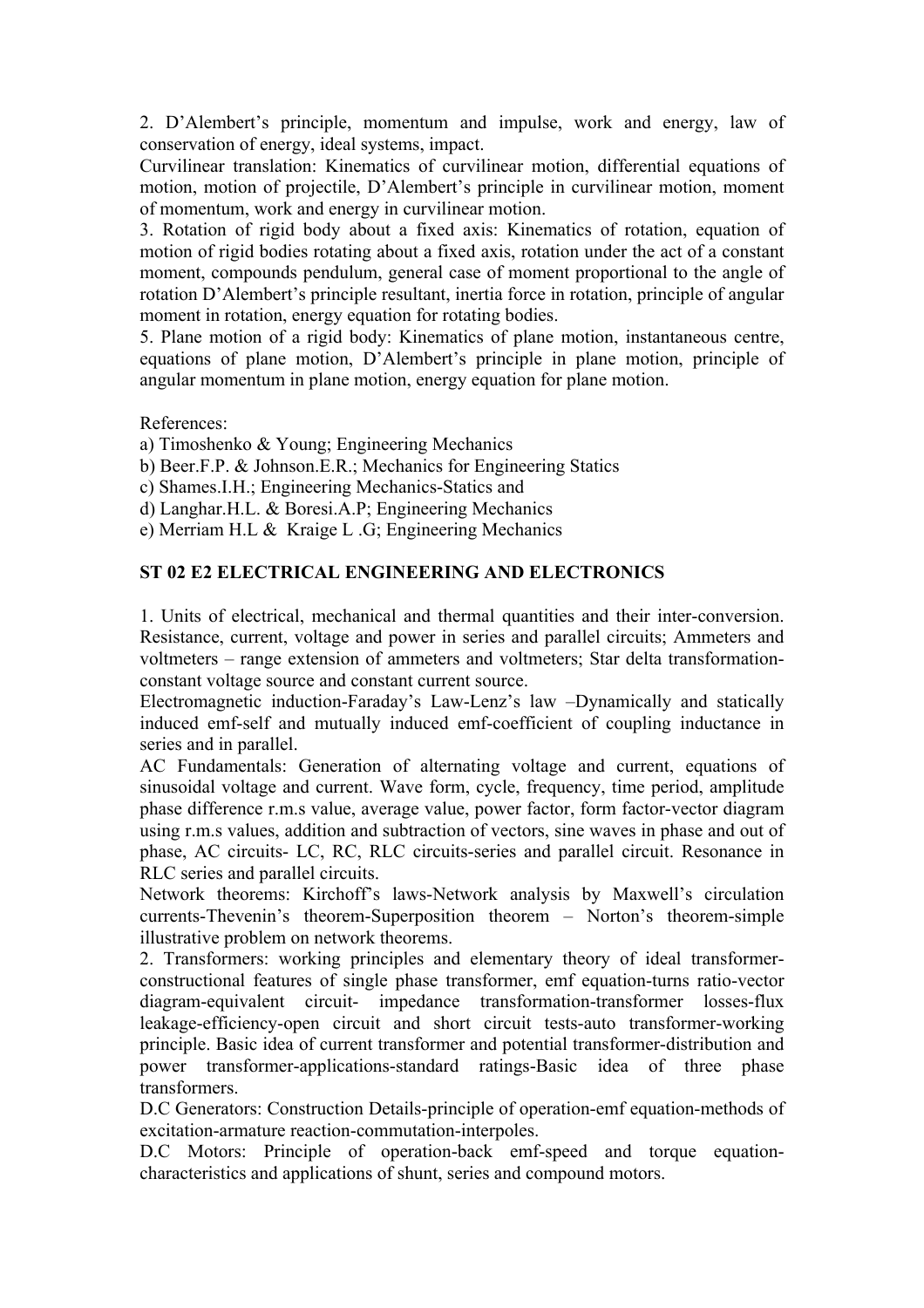3. Polyphase circuits: Generation of polyphase voltage – phase difference- vector representation-comparison between single phase and three phase systems- star and delta connection- current, voltage and power in three phase systems- balanced and unbalanced three phase circuits- neutral shifting. Power measurements in three phase circuits using single watt meter and two watt meter methods.

Alternators: Construction details-principle of operation- type-emf equation (winding factor need not be derived) – synchronous speed.

Synchronous motors: Principle of operation and method of starting.

Three phase induction motor: construction details- types - production of rotating magnetic field, typical applications.

Single phase motor:- Single phase induction motor-single phase capacitor start capacitor run induction motors-series motor-applications of single phase motors.

## **ELECTRONICS**

4. Band theory of solids –Conductors, semiconductors and insulators-energy band diagram-Semiconductor materials and their properties- doping – P type and N type semiconductors.

PN junction- energy band diagram-barrier potential, biasing PN junction, PN junction characteristics, Diode-capacitance, principle of zener and avalanche diodesphotodiodes, Rectifiers- Half wave- full wave- bridge – comparison- filters-regulated power supply.

5. Bipolar junction transistors-NPN, PNP types, Basic structures, current components in transistors –common base, common emitter and common collector configurationscharacteristics- current gain- voltage gain- power gain-relations between alpha & beta. Active- saturation and cut off regions.

Audio amplifiers-positive feedback- oscillators- negative feedback.

References:

a) E. Hughes; Electrical Technology, ELBS

- b) Streetman; Solid State Electronics Devices, PHI ( I to IV)
- c) Ramanan; Functional Electronics ( V)
- d) H.Cotton,; Advanced Electrical Technology, Wheeler Publications

e) Hygyesm; Electrical Technology, ELBS. Publications

f) Bimbra P.S; Electrical Machines,

g) Say M.G; Performance and Design of AC machines, ELBS.

# **ST 02 E4 MACHINE DRAWING**

Introduction to theory of dimensioning, Types, size, location, functional and datum dimensions, principles for dimensioning (IS), dimension figures, notation of dimensioning.

Lines, symbols, figures, notes, arrow heads, etc., placing the dimensions, dimensioning angles, arrangement of dimensions, machining symbols and surface finish.

Simplifications and conventions-recommended abbreviations, use of symbols and abbreviations, conventions on machine drawing, conventional representation of threads, conventional lines.

Sectional views, section plane, section lining, full section, half section, partial or broken out section, off set section, removed or rolled section, auxiliary section,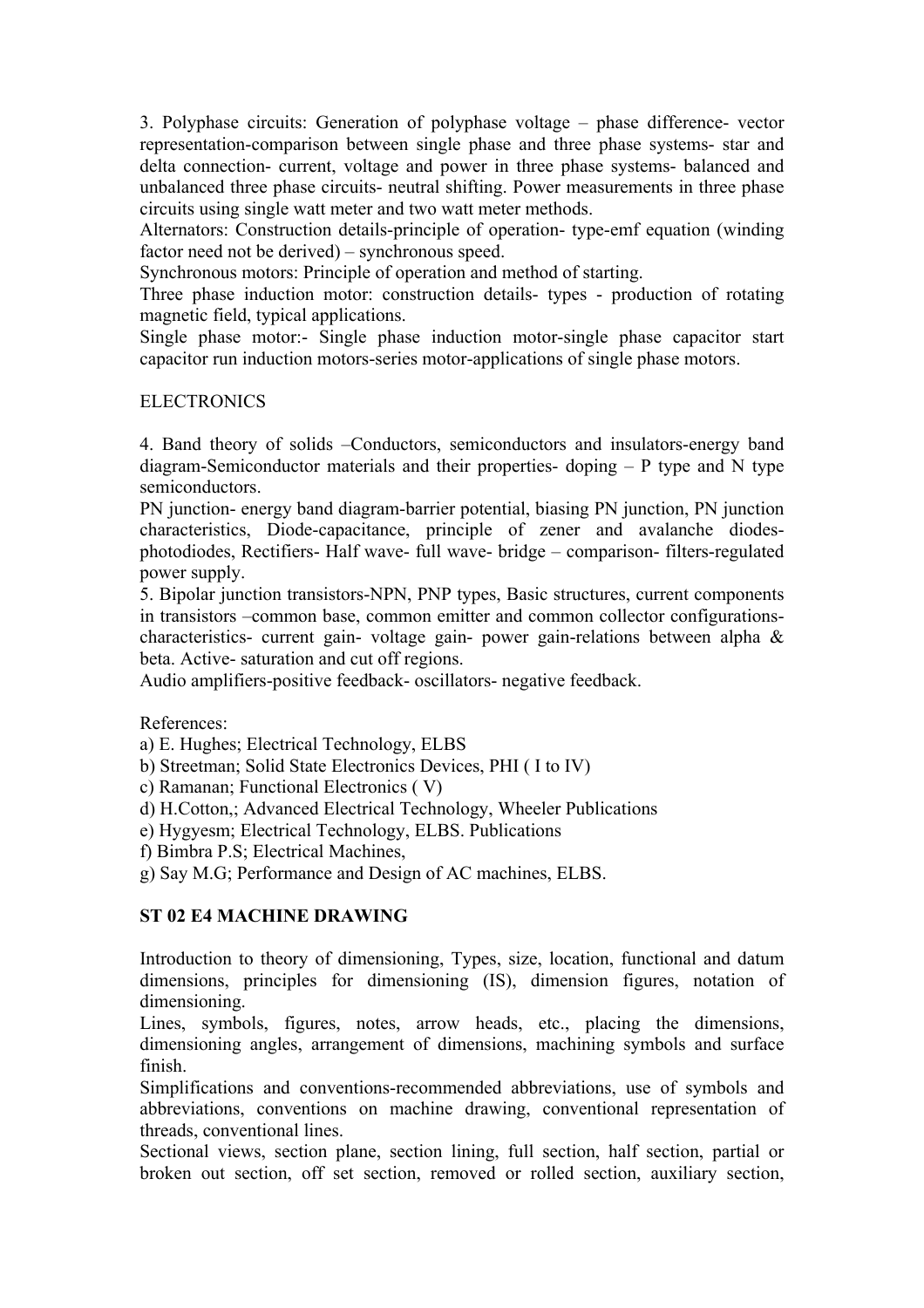aligned section, disposition of successive sections, partial views, developed view, part located in front of a cutting plane, assembly sectioning, sectioning conventions.

Conversion of pictorial views into orthographic views, orthographic reading or interpretation of views

Sketching

Drawing of machine elements:- keys, cotters  $\&$  pin joints, rivets  $\&$  riveted joints welded joints, screw threads and screw fastening, bearing, brackets and hangers, pipes and pipe joints, gearing springs.

Production drawing (types and uses):- Final lay out drawings, general arrangement, assembly drawings, sub-assembly drawings, detail process drawings.

Information on drawings:- material list, modifications, jigs and fixtures, weight, general tolerances, order number, material specifications, heat treatment, surface finish, general comments.

Limits and tolerances

Reference:

a) N.D Bhat : Machine Drawing, Charolar Publishing House, Anand. b) P.I Varghese & K.C John : Machine Drawing

# **ST 02 N1 INTRODUCTION TO SHIP TECHNOLOGY**

1. Historical review - ancient types of vessels (rafts, boats, and ships), the role of the ship in the ages of the great discoveries.

Types of ships-terms and definitions, cargo ships (general cargo ships, bulk carriers, container ships, Ro-Ro ships, barge carriers, tankers), fishing vessels, factory ships, supply ships, Cable ships, ice breakers, research vessels, warships, hydrofoils, air cushion vehicles, small pleasure crafts (yachts, ketches, etc)

2. Some physical fundamentals-Archimedes principle, laws of floatation stability and trim, forces acting on a ship (static condition in waves and during launching)

The ship's form-main dimensions, lines plan, coefficients and their meaning

3. The ship and her structural members-shipbuilding materials (properties, compositions), bottom structure, shell plating and framing, decks, hatches and hatch covers, superstructures, bulkheads, tanks, holds, fore and aft structure, stern and rudder.

4. Propulsion machinery-development of ship propulsion, general arrangement of propulsion plants, main engines (Diesel engines, steam engines & turbines, gas turbines, Diesel-electric drive, nuclear power plants)

Auxiliary machinery-power supply (current, steam, water etc), auxiliary engines for ship systems operation, auxiliary engines for engine plant operation, steering gear.

5. Outfitting-anchor, mooring and towing equipment, cargo handling equipment, rigging, life saving appliances and fire fighting equipment, heating, ventilation and air-conditioning, refrigeration plants, painting, accommodations

Bridge: The control centre of the ship-bridge arrangement and layout wheel house, navigation and communication equipments, methods of navigation, navigational lights

Reference:

Lewis,E.U.; "Principles of Naval Architecture", (2nd Rev.), SNAME, New Jersey,  $U.S.A$ 

Rawson & Tupper; Basic Ship Theory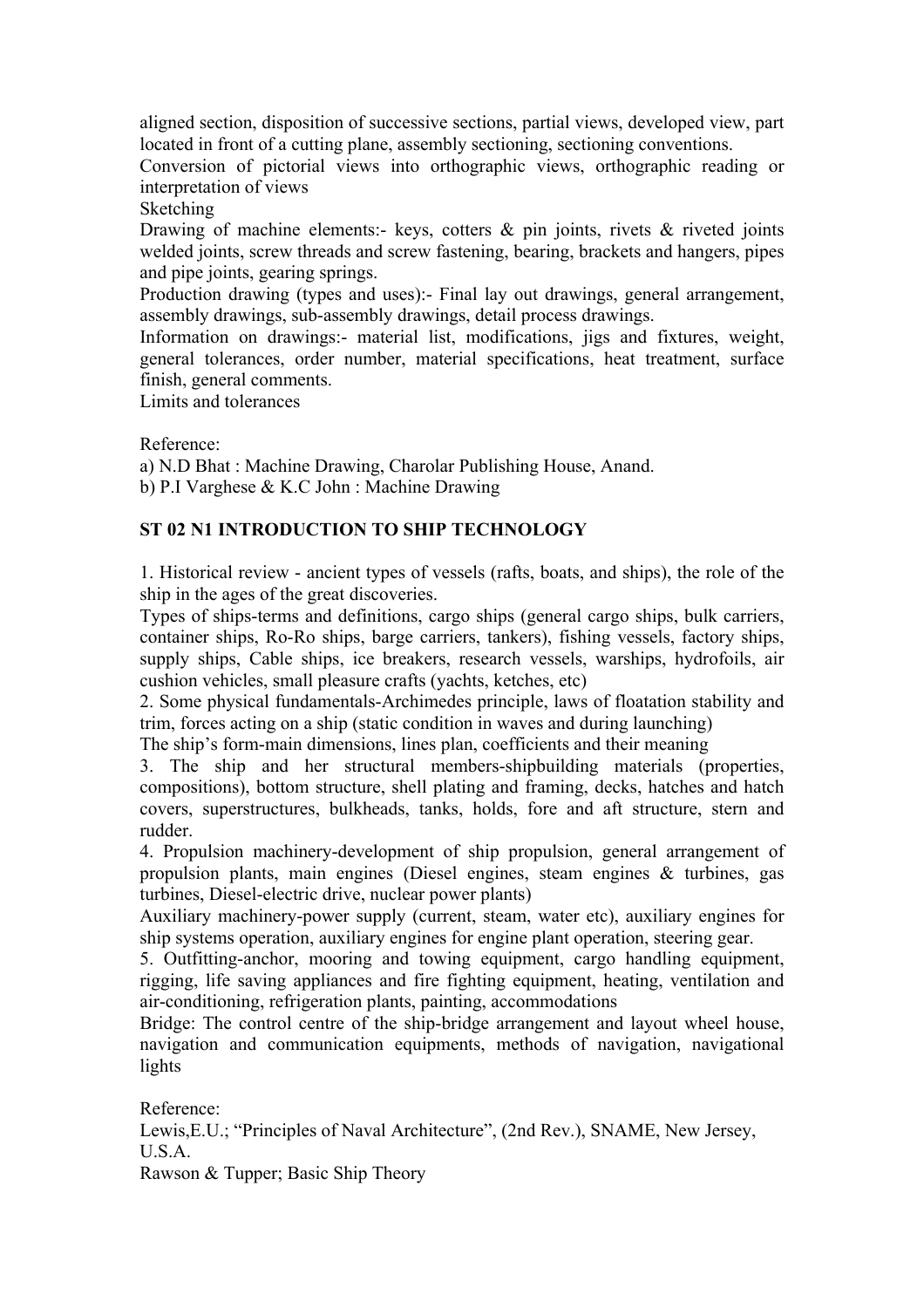Tupper, E.C.;Introduction to Naval Architecture, Butterworth-Heinemann, UK, 1998. Reed's Naval Architecture for Marine Engineers Taggart; Ship Design and Construction, SNAME D'Archangelo; Ship Design and Construction, SNAME. Eyres, D.J.; Merchant Shipbuilding Taylor, D.A.; Merchant Ship Construction, Butteworths, London

## **ST 02 L1 Workshop Practice II**

1. Introduction to Welding Technology (Theory) – Historical review, classification of welding process, Gas welding, Manual metal arc welding, Submerged arc welding, Electro slag welding, Inert gas welding, Plasma arc welding.

2. Welding Practice – Arc welding, Gas welding, Gas cutting.

## **ST 02 L2 Electrical Engg. Lab.**

1. Conduct the polarity test and ratio transformation of given single-phase transformer.

- 2. Conduct the open-circuit and short circuit tests on single-phase transformer.
- 3. Plot the following characteristics of DC series and Shunt motors:
- \* Efficiency against output
- \* Speed against torque
- \* Current against torque

## **SEMESTER III**

## **ST 03 S1 MATHEMATICS III**

1. Eigen values and Eigen vectors of a square matrix. Diagonalisation. Finding the nth power of a square matrix using eigen values. Ortogonal and Hermitian matrix. Theorems on the eigenvalues of these.

2. Laplace Transforms. Unit step function- Dirac Delta functions. Periodic functions. Inverse transforms. Laplace transform methods of solving Ordinary Differential Equation

3. Analytic functions of a complex variable. Cauchy-Riemann conditions. Harmonic functions. . Euler's formula for  $e^{i\theta}$  and its uses in summation of series

4. Expectation, Variance and nth moments of the Binomial, Geometric, Poisson, Exponential and Normal variates. Moment generating functions

5. Partial Differential Equations of the form  $F(x,y,z,p,q)=0$ . Formation Complete, Singular and General Integrals. Clairaut's form. Charpit's Method

Reference:

Kreyzig,E.; Advanced Engineering Mathematics, Wiley, New York.

Grewal,B.S.; Higher Engineering Mathematics, Khanna Publishers, New Delhi.

# **ST 03 E5 FLUID MECHANICS I**

1. Properties of fluid-ideal fluid-actual fluids-fluid pressure

2. Statics of fluids-Euler's condition of equilibrium-pressure under the action of gravity-constant velocity rotation around a fixed axis-fluid under pressure neglecting gravity-forces on walls of container-surface tension-atmospheric equilibrium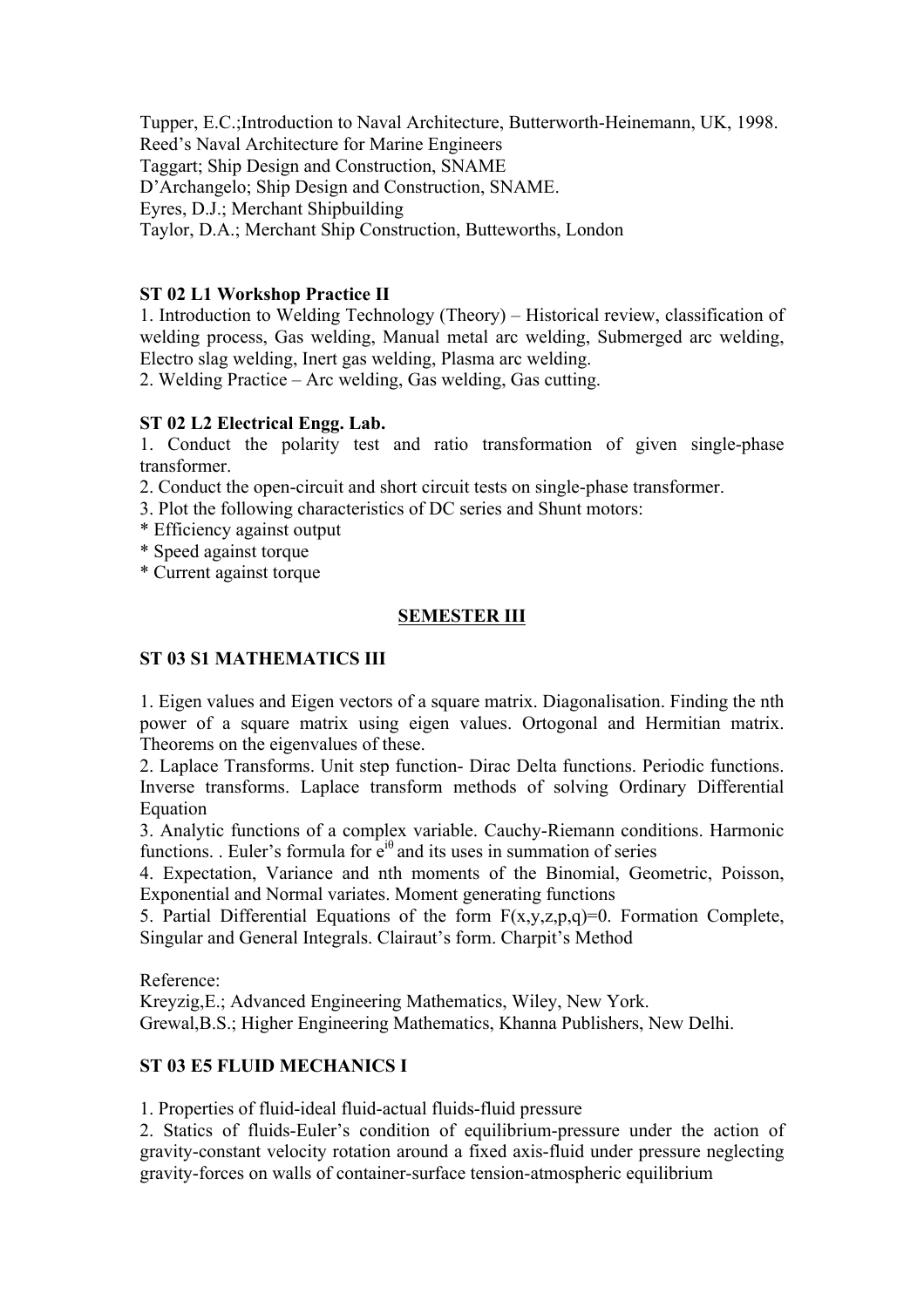3. Fluids in motion-One dimensional flow-equation of continuity-Euler's equation-Bernoulli's equation-stagnation and total pressure-energy equation for unsteady flowimpulse and equilibrium

4. Influence of viscosity-generalised Bernoulli's equation-Newton's law of fluid friction-laminar flow-Poiseuille's flow-turbulent flow-Reynold's number-Prandtl's mixing length and Karman's suggestion in regard to the relationship between mixing length and wall distance-velocity distribution in turbulant plane flow-friction coefficient

5. Pumps:- Reciprocating pumps, Air vessels, Rotodyanamic pumps, Velocity diagram.

6. Turbines:- Impulse turbine- Pelton wheel, Reaction turbine, Francis turbine, Kaplan turbine.

References:

Walther Kaufmann; Fluid Mechanics, Tata McGraw-Hill Publishing Co, Ltd. Douglas, Gasiorek, and Swaffield; Fluid Mechanics-Pitman.

Daugherty & Franzini; Fluid mechanics with engg. Applications, International students edition Mc Graw Hill.

Dr. Jagdish Lal; Hydraulic machines, Metropolitan book Co., Delhi-

N.S.Govind Rao; Fluid flow machines, Tata Mc Graw Hill.

Vallentine; Applied hydrodynamics, Butter Worths, London

Massey; Fluid Mechanics, ELRS

K.L.Kumar; Engineering fluid mechanics, Eurasia publishing house, New Delhi Herbert Addison; A treatise on applied hydraulics

A.J.Stepan of; Centrifugal and axial flow pumps, Wiley, New York.

D.G.Shepherd; Principles of turbo machinery, Mac Millan Publishing Co.

# **ST 03 E6 MECHANICS OF SOLIDS**

1. Introduction-types of loads and stresses-definition of uniaxial, biaxial and triaxial state of stresses-displacements and deformations.

Tension, compression and shear-uniaxial stresses-Hooke's law of material behaviour deformation, in stress direction-lateral deformation, Poisson's ratio-differential equation of displacement, boundary conditions-strain energy for uniaxial loading.

2. Biaxial tension and compression-stresses in thin-walled pressure vessels (cylindrical and spherical)-analysis of biaxial stresses-Mohr's circle for biaxial stresses, principal stresses for triaxial state of stress

3. Torsion of circular shafts-shear stresses, shear deformation, differential equation of the rotational displacement, strain energy.

4. Symmetrical Bending of beams- Shear force and bending moment diagrams, assumption of the technical theory of bending, strain and stress distribution, linearised moment-curvature-relation, differential equation of deflection (2nd & 4th order), boundary conditions, strain energy, oblique bending.

Transverse shear-shear stress-simplified deformations due to shear stressesdifferential equation of the additional deflection caused by transverse shear-strain energy.

5. Combined loads-failures (fracture, yielding, loss of stability)-hypothesis of failure Stability of beams-types of equilibrium, Euler's theory of buckling, approx. determination of Cr. load.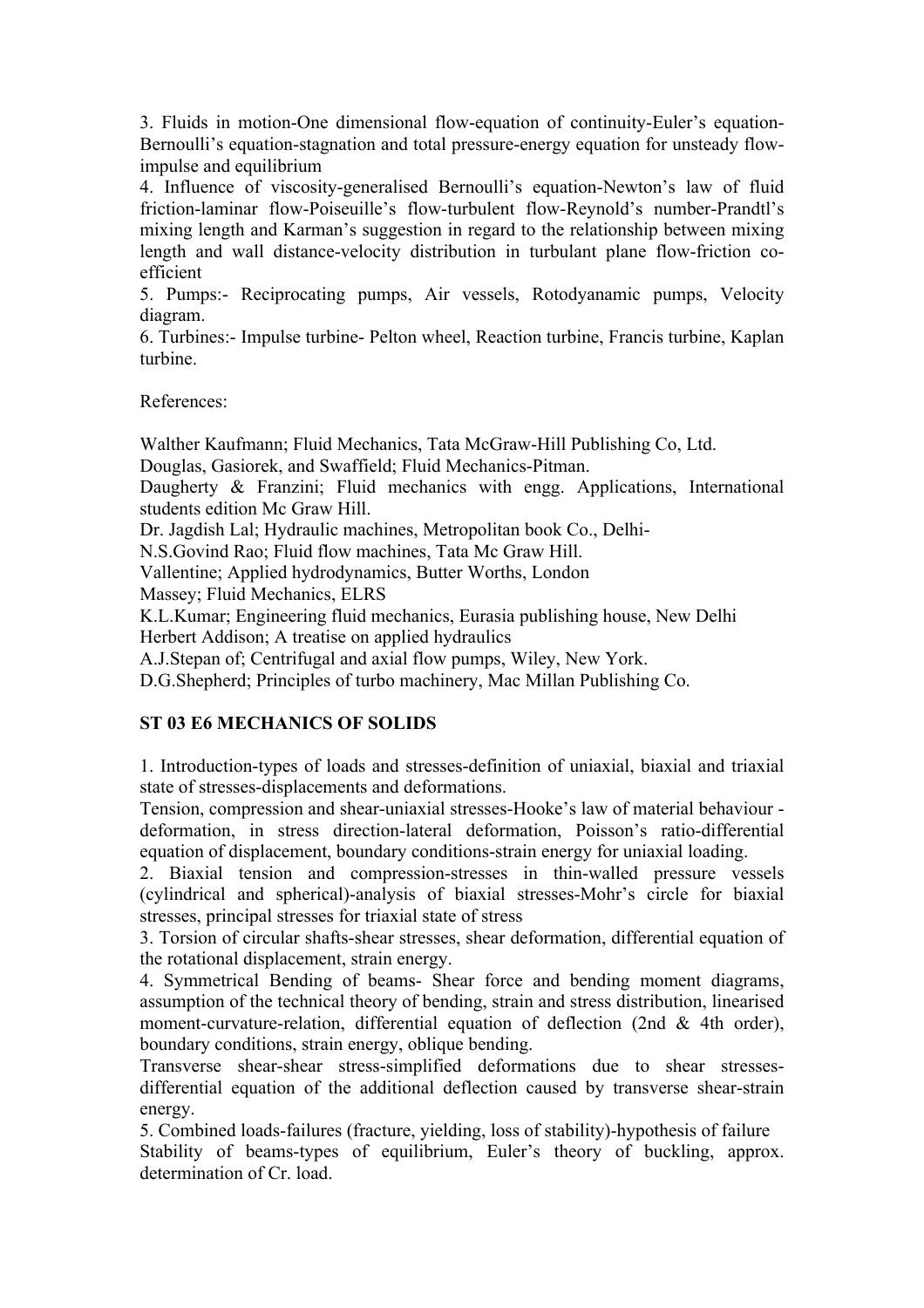Reference:

a) Timoshenko; Strength of Materials, East-West Publications.

b) Popov; Engineering Mechanics of Solids, Prentice-Hall Publications.

c) Krishna Raju & Gururaja; Advanced Mechanics of Solids and Structures, Narosa Publications.

## **ST 03 E7 INSTRUMENTATION**

1. Introduction

Classification of instruments-Standards and calibration-Errors in instruments and measurements-gross errors-causes and corrective measures-static errors-static performance parameters Dynamic errors-Theoretical analysis of dynamic errorssimple case-Ist order system-Statistical analysis of data and errors- probable errorselection of the instrument.

2. Displacement –Velocity, Acceleration and Torque measurements

Transducers-classification of transducers, selecting a transducer. Strain gauges- gauge factor-unbonded and bonded resistance strain gauges-resistance strain gauge bridgestemperature compensation balancing of bridges. Capacitive gauges. L.V.D.T. (Linear variable differential transformer) Piezo electric transducer-Measurement of torque-Dynamometers-Transmission type-Driving type-Absorption type. Measurement of velocity and acceleration-Siesmic transducers –spring mass type. Accelerometers-Potentiometer type-LVDT Type-Piezo electric type. Velocity transducers.

3. Pressure measurement

Moderate pressure measurement-elastic transducers-electric mechanical instruments. High pressure measurement. Vacuum gauges-MC Leod gauge-Pirani gauge. Dynamic pressure measurement

4. Temperature measurement

Non electrical methods. Solid rod thermometer, Bimetallic thermometer Liquid-ingalss thermometer. Electrical methods. Electrical resistance thermometer-Semi conductor resistance sensors (thermistors) Characteristics –applications-thermoelectric sensors (thermocouples) -Law of intermediate temperature-Law of intermediate metals-Construction-Compensating circuits. Radiation methods. Total radiation pyrometer-selective radiation pyrometer optical pyrometer.

4. Measurement of humidity and flow

Hygrometer-dew point methods-Industrial Psychrometer. Hot-wire anemometersconstant temperature and constant current methods-Laser doppler anemometer. Measurement of Liquid level-using Gamma rays, float, ultrasonic methods

5. Introduction to intelligent Instrumentation

Logic circuits - ADC (Analog to digital converter) DAC (Digital to analog converter). Display devices-LED (Light emitting diodes), LCD (Liquid crystal display) and CRT (Cathod ray tube). Digital instruments (Functional diagram)

References:

a) B.C. Nakra, K.K.Chaudhary; Instrumentation measurement and Analysis.

b) A.K.Sawhney; Electrical and electronic Measurements and instrumentation.

c) William David cooper; Electronic Instrumentation and measurement techniques.

d) B.S.Sonde; Transducers and Display systems.

e) Ernest O Doebelin; Measurement Systems.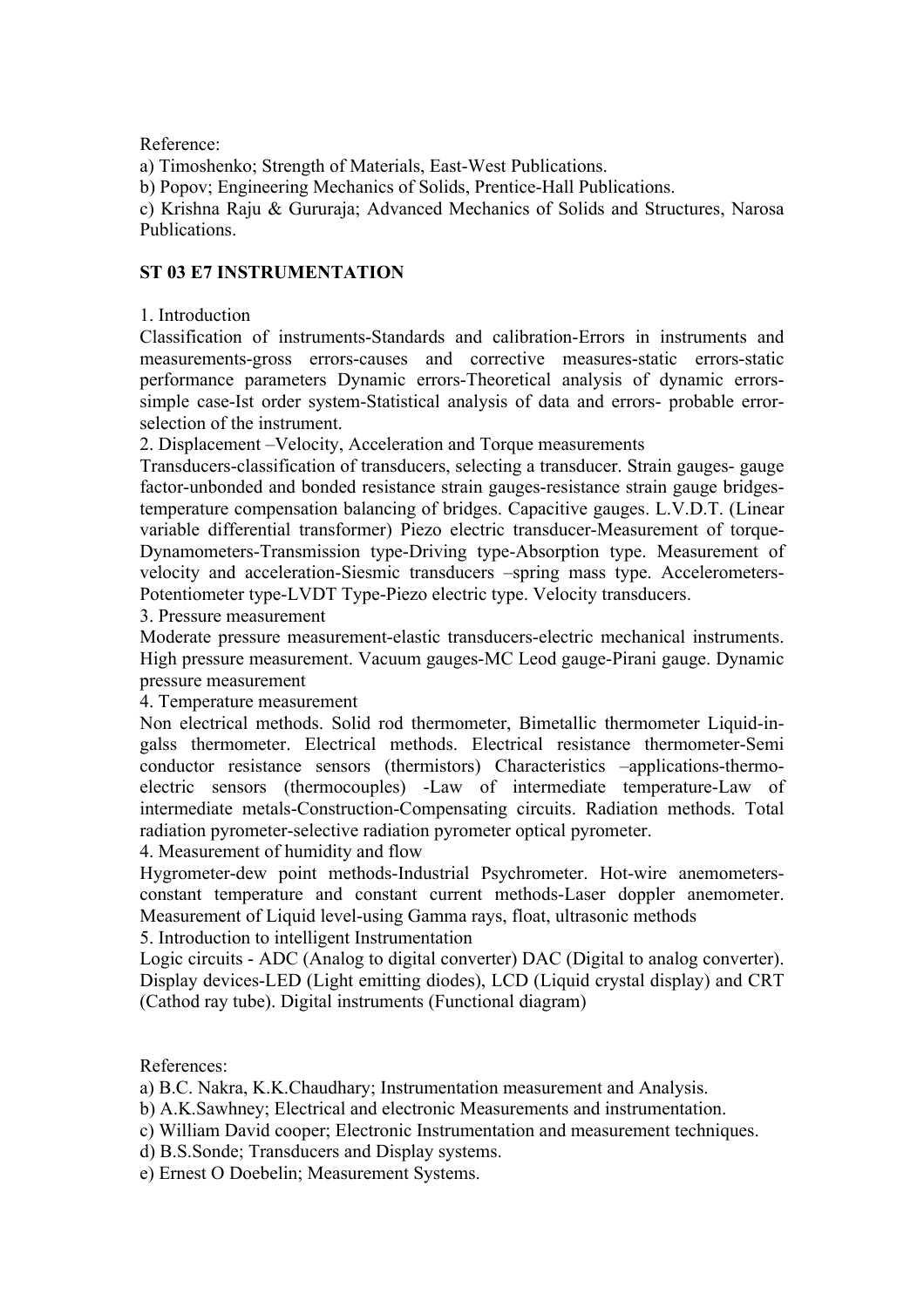f) James.W.Dally, William.F. Riley, Kenneth G. McConnell; Instrumentation for Engg. Measurement. g) E.B. Jones; Instrument Technology – Vol.2. – On line analysis of Instruments.

# **ST 03 E8 APPLIED THERMODYNAMICS**

1. Thermodynamics

Introduction: Basic definitions (System, Control volume, work, heat property, process etc.); Zeroth law of thermodynamics; Ideal gas- equation of state.

First law of thermodynamics

Closed system undergoing a cycle; closed system undergoing a change of state; Internal energy of a system; Expansion work; Process using ideal gas - constant pressure, constant volume, isothermal; adiabatic and polytropic process -work done and heat added in different process; First law applied to one - dimensional steady flow process, flow energy, steady flow energy equation (ID).

Second law of Thermodynamics

Different statements; Reversible and irreversible process; Corollaries of second law - Absolute temperature scale; Carnot cycle - Carnot engine, refrigerator and heat pump. Clauscius inequality and definition of entropy, change of entropy of an ideal gas.

Pure substance

Equilibrium diagram - T-s, p-V, p-T, h-s, etc.

2. Gas power cycles and I.C.Engines

Gas power cycles: Carnot cycle, Brayton cycle, Erricson cycle, Sterling cycle etc.; Air standard cycles- Otto- Diesel, Dual and Joule cycle; Evaluation of thermal efficiency and mean effective pressure

Internal Combustion engine

Classification of I.C. engines -Principle of operation of spark Ignition and Compression Ignition engines both two stroke and four stroke Stages of combustion in S.I. and C.I. engines

Knocking and detonation-factors controlling knock and detonation, methods of preventing Knocking and detonation

3. Steady state Heat Transfer Modes of heat transfer and their mechanisms.

Conduction- Fouriers law of heat conduction- Heat conduction through composite walls and cylinders

Steady state heat convection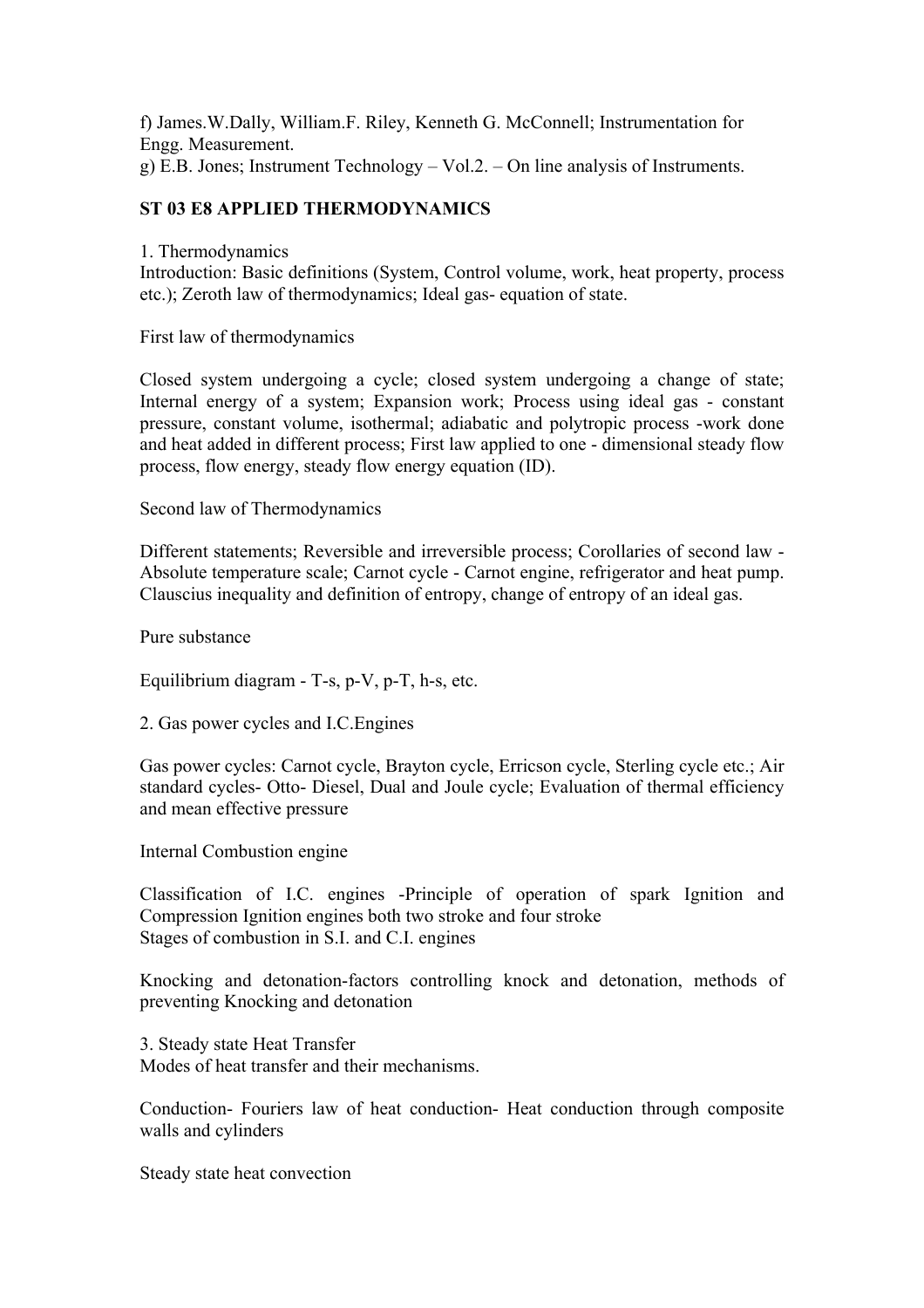Free and forced convection- Definition of Nusselt, Reynolds, Praudlt and Grashoff's number and their significance.

Estimation of convective heat transfer coefficient using empirical formula for free convection over horizontal and vertical plates and cylinders, forced convection thorough pipes.

Heat exchangers

Different types- Log mean temperature difference for parallel flow and counter flow heat exchangers.

Radiative heat transfer

Emissive Power- Stephan Boltzman law- Definition of black body, grey body, Emmissivity, Absorptivity etc.,Kirchoff's law of radiation.

Estimation of heat transfer by radiation for sample cases like infinite parallel planes infinite concentric cylinders, and concentric spheres

4. Refrigeration Definition and purpose

Principle of operation of Simple vapour compression system. Representation on T.S. AND p-h charts .Estimation of coefficient of performance and refrigerant flow rate. Factors affecting coefficient of performance.

Absorption refrigeration system

Comparison with vapour compression systems. Principle of operation of vapour absorption system like Aqua ammonia system, Electrolux system, Lethium bromide absorption refrigeration system etc.

Steam jet refrigeration system-working principle Refrigerants

Classification and designation- properties and requirements- Important refrigerants like NH3, CO2, Methyl chloride, Methylene chloride, Freons etc. Factors influencing selection of refrigerants. Secondary refrigerants.

5. Air conditioning principles Definition and purpose. Psychrometry- psychrometric properties of air- Psychromentric chart- Adaibatic saturation. Psychrometric process

Sensible heating and cooling, Humidification and dehumidification, Cooling and humidification, Cooling and dehumidification- Heating and humidification, Heating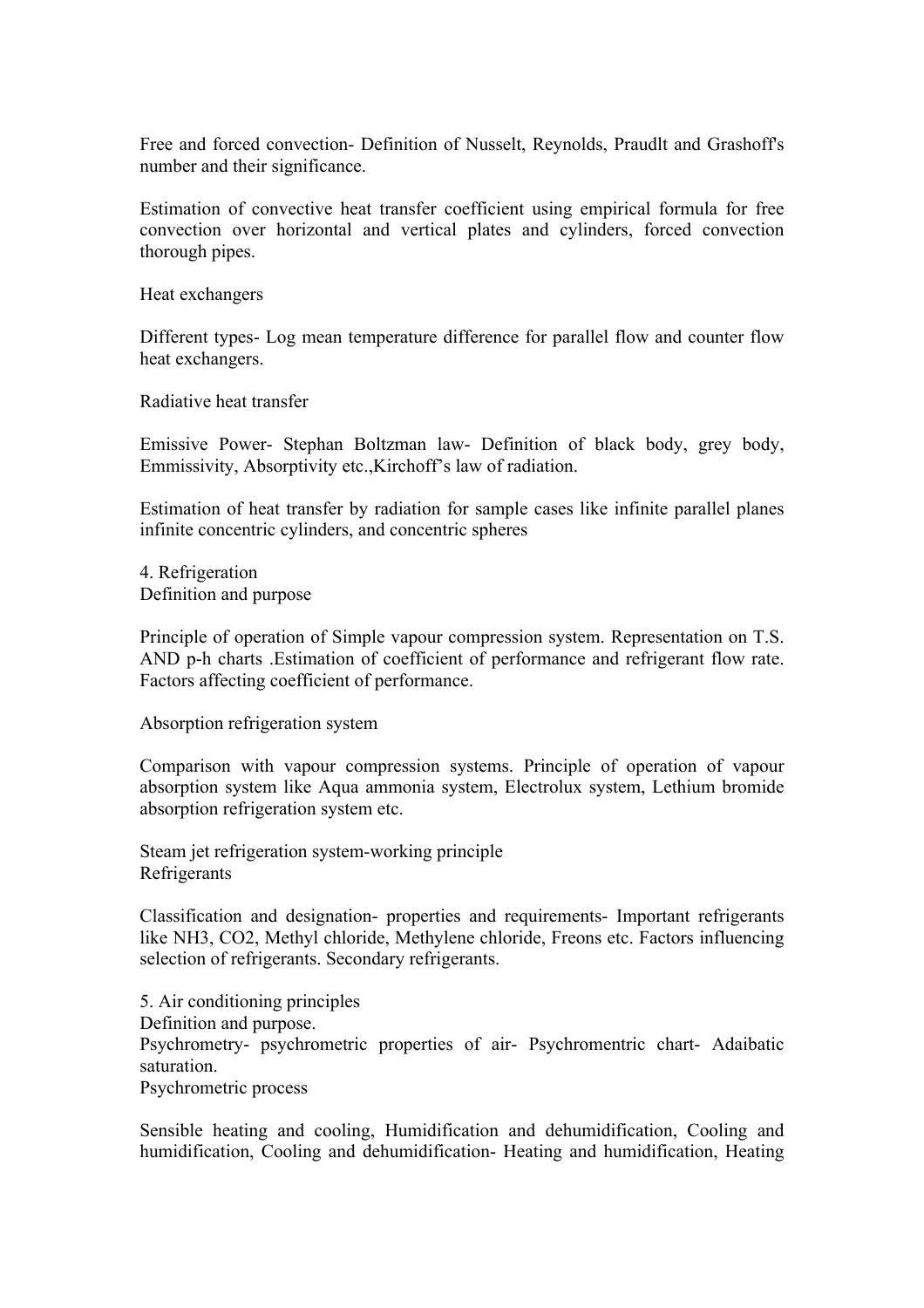and dehumidification, Adiabatic mixing of air streams –cooling and heating load calculations

Summer and winter air conditioning – Estimation of the state of supply air to the conditioned space- Quantity of air supply etc for simple winter air conditioning systems.

Reference:

a) Nag, P.K.; Engineering Thermodynamics, Tata McGraw-Hill Publishing Co. Ltd.. 1998

b) Ballaney, P.L.; Thermal Engineering, Vol. I, Khanna Publishers, New-Delhi.

c) James P. Todd & Herbert B. Ellis; Applied Heat Transfer, Herper & Row Publishers, New York.

d) Holman, J.P.; Thermodynamics, McGraw-Hill-Internation Student Edition.

## **ST 03 N2 BASIC SHIPS THEORY**

1. Lines Plan – fairing process – table of offsets

2. Integration rules – Trapezoidal rule; Simpson's rules (1-4-1, 1-3-3-1 and 5,8,-1 rule); 6 ordinate rule; Tchebycheff's rule; Areas, volumes and moments

3. Bonjean calculations and curves, sectional area curves.

4. Hydrostatic calculations and curves.

5. Buoyancy and weight of the ship

6. Watertight subdivision of ships – flooding calculation, Floodable length

Practicals:– Lines plan, Bonjean curves, Hydrostatic curves

Reference:

Lewis,E.U.; "Principles of Naval Architecture", (2nd Rev.), SNAME, New Jersey, U.S.A.

Rawson & Tupper; Basic Ship Theory

Tupper, E.C.;Introduction to Naval Architecture, Butterworth-Heinemann, UK, 1998.

## **ST 03 L3 Fluid Mechanics Lab**

Pressure measurements, Velocity and rate of flow measurements, Calibration of Venturimenter, Determination of Friction factor, Critical velocity and Reynold's number at steady pipe flow, calibration of small orifices and mouthpieces. Determination of metacentric height of a floating model.

# **SEMESTER IV**

## **ST 04 S1 MATHEMATICS IV**

1. Solution of Linear Algebraic Equations by the methods of Gauss and Gauss-Jordan. Iteration methods of Jacobi and Gauss-Seidal. Relaxation methods

2. Regula-Falsi method and Newton-Raphson Method for non-linear equation in one variable. Horner's Method and Graeffe's Root squaring Method for polynomial equation.

3. Difference operators E, ∇, Δ and their inter-relations. Newton's forward and backward interpolation formulae. Lagrangian Interpolation; Numerical differentiation, centre difference operators  $\delta$  and  $\mu$ ., central difference formulae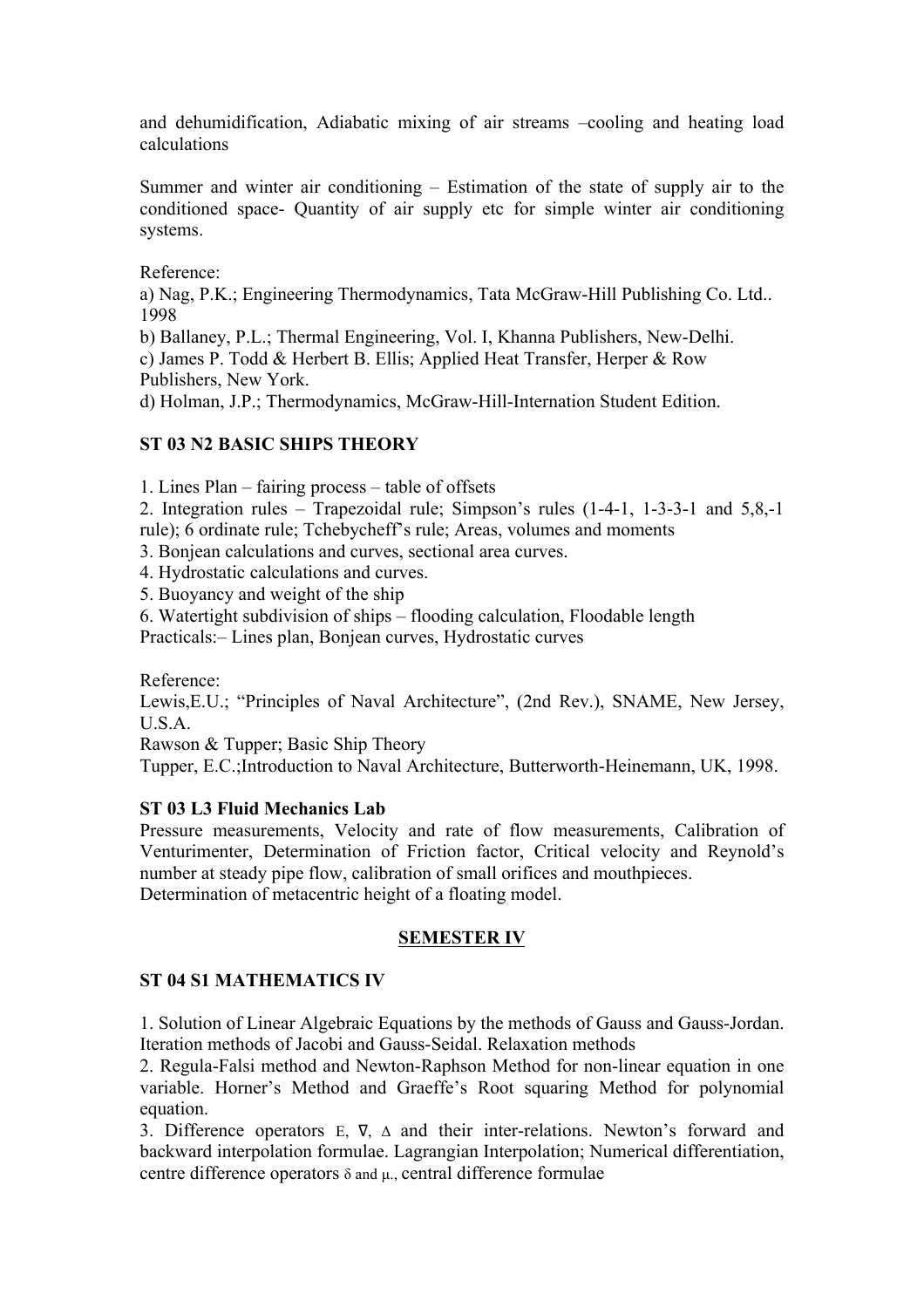4. Numerical Methods for Ordinary Differential Equations. Taylor Series Method. Picard's Method. Runge-Kutta Method of the fourth order. Orders of errors to be mentioned, Milno's predictor corrector method.

5. Harmonic Analysis. Estimation of Fourier coefficients given values of a function at specific values in its domain. Difference formulae for partial derivatives (only two dimensions need to be considered). Numerical methods for solving parabolic and elliptic partial differential equations in Cartesian co-ordinates only as in conduction of heat in infinitely long plates and steady state temperature distribution in finite rectangular plates.

Reference:

a) Kreyzig,E.; Advanced Engineering Mathematics, Wiley, New York.

b) Grewal,B.S.; Higher Engineering Mathematics, Khanna Publishers, New Delhi.

## **ST 04 E5 FLUID MECHANICS II**

1. General theory of two and three-dimensional flow:- Continuity equation, Euler's equation of motion, circulation, Stoke's integral theorem. Generalised Bernoulli's equation, sources, sinks, dipole, Flow with circulation, potential flow with rotational symmetry, hydrodynamical lift, Kutta-Joukowski theorem

2. Vortex motion- Fundamental concepts, vortex analogy to Biot-Savart's law, straight parallel vortex filaments, vortex sheets,

3. Viscous flow- Navier-Stoke's equations, Couette flow, Plane poiseuille flow.

4. Boundary layer theory- Prandtl's boudary layer equations, criterion for separation, Blasius solution, Skin friction, displacement thickness, momentum thickness, Turbulent boundary layer, Boundary layer control.

5. Airfoils- Lift, drag, circulation, pressure distribution-theory of thin airfoils, wings of infinite and finite span, circulation distribution. Cavitation

Reference:

Walther Kaufmann; Fluid Mechanics, Tata McGraw-Hill Publishing Co, Ltd. Schlichting; Boundary Layer Theory. Vallentine; Applied Hydrodynamics

## **ST 04 E10 ANALYSIS OF STRUCTURES**

1. Continuous beams - Clapeyron's three-moment equation, Moment distribution method, Torsion of non circular sections, shear center of simple cross sections.

2. Strain energy methods – principle of virtual work, flexibility method, stiffness method, strain energy and complementary energy, Castiglianos theorems.

Introduction to theory of plasticity.

3. Matrix methods – flexibility and stiffness matrices – transformation matrices and its applications

4. Introduction to theory of thin plates, Pure bending of plates, Small deflection analysis of laterally loaded plates, Boundary conditions, Navier solution, Lavy's solution. Analysis of stiffened plates - orthotropic plate model and other methods.

5. Vibrations of continuous systems - vibration of strings and rods – vibration of beams – vibration of shafts.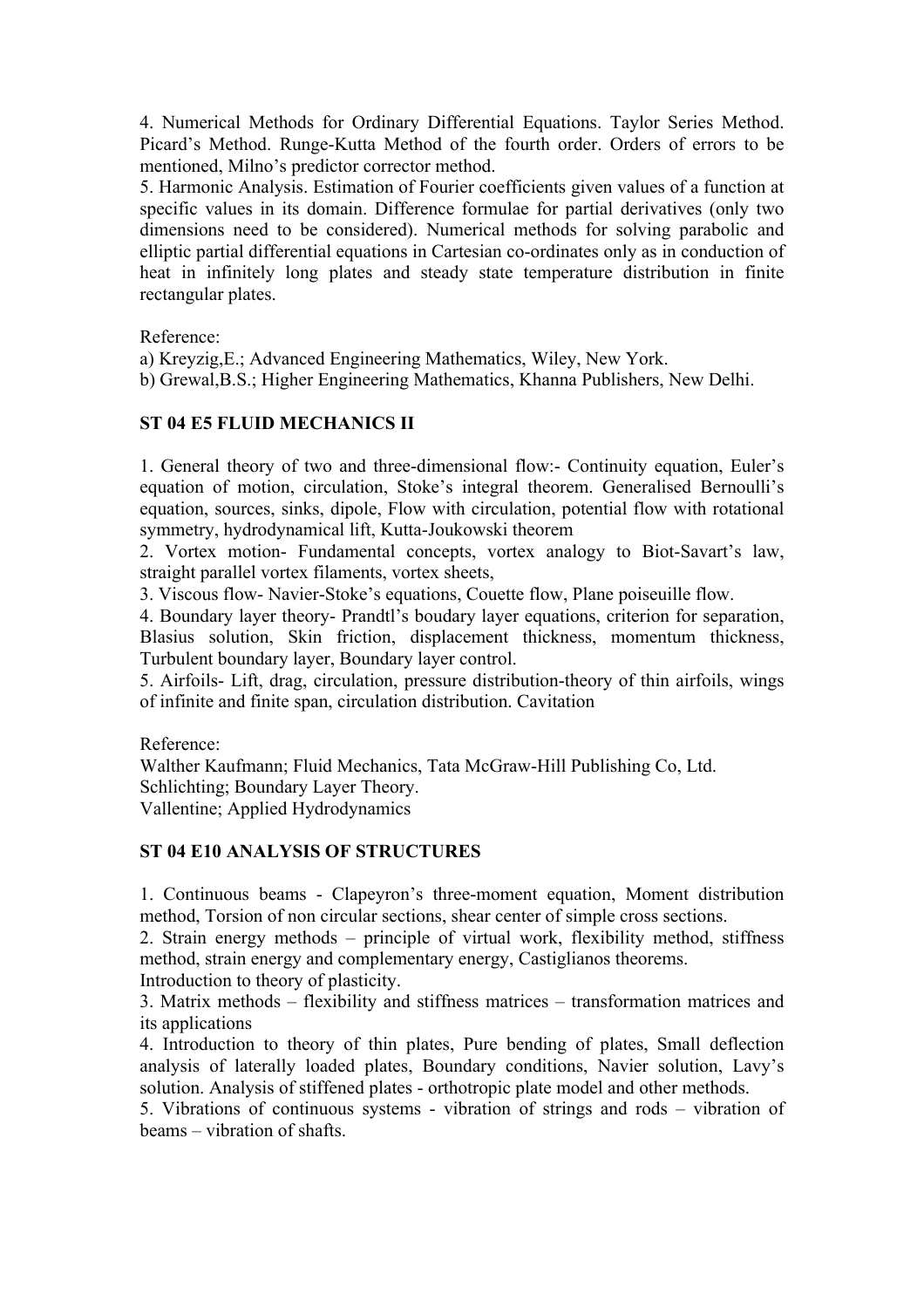Reference:

a) Timoshenko & Young; Theory of Structures, McGraw Hill Publications.

b) Reddy, C.S.; Basic Structural Analysis, Tata-McGraw Hill Publications.

c) Timoshenko & Young; Theory of plates, McGraw Hill Publications.

d) Krishna Raju & Gururaja; Advanced Mechanics of Solids and Structures, Narosa Publications.

# **ST 04 E11 MATERIAL SCIENCE**

1. Introduction:- Role of materials in Technology-Historical development-Economy of material usage-Classification of materials.

2. Structure of Solid

Atomic structure –crystal structure-atomic packing in crystal-miller indices-Imperfections in crystals-Types of bonds-Bonding forces and energies - influence of bond type on Engineering properties-thermodynamics and kinetics in materials behaviour-diffusion-structure of metal, alloy, polymer and ceramic- strengthening mechanism in metal-metallography.

3. Phase transformation and Phase diagram

Solidification-nucleation-crystallisation-single crystal and poly crystalline materials-Polymorphism-Thermodynamic reasoning of phase diagram-simple phase diagramphase rule-lever rule-methods used to determine a phase diagram-Isomorphous system – Eutectic – Eutectoid, preitectic phase diagram- Iron- Carbon system-Martensite formation-TTT diagram- Hardenability - Tertiary system.

4. Heat Treatment

Annealing-process annealing – Spheroidizing - Normalising-Quenching and Tempering process- Austempering – Martempering - Case hardening- Alteration of materials properties by casting, working, joining, sintering – Precipitation – Age hardening- recovery and recrystallisation.

5. Mechanical Properties of Materials and Testing

Elastic, plastic, viscoelastic deformation- Tensile test for metals, polymers, ceramic-Strain aging-fracture- brittle fracture-Griffith's criterion of brittle fracture- fracture toughness-Ductile- brittle transition in fracture- Hardness- fatigue- creep- testing of mechanical properties- Failure analysis and prevention- wear of metal- NDT. Structural Materials

Classification of steel- different types of steel-Aluminium & Titanium alloys used in shipbuilding- Propeller materials- Selection of materials- Specification- classification society rules- National and International standards for different class of steels

## Reference:

a) V. Raghavan-Material Science and Engineering , Prentice-Hall of India (P) ltd New Delhi.

b) Donald S Clark-Physical Metallurgy for Enginers, East West Press(P) ltd , New Delhi

c) A.G.Guy- Introduction to Materials science, McGraw Hill ltd, International Student **Edition** 

d) Hanson-The Engineer's Guide to steel, Addision-wesley Pub. Company Inc.

e) Stephen .C.Dexter-Handbook of oceanographic engineering materials.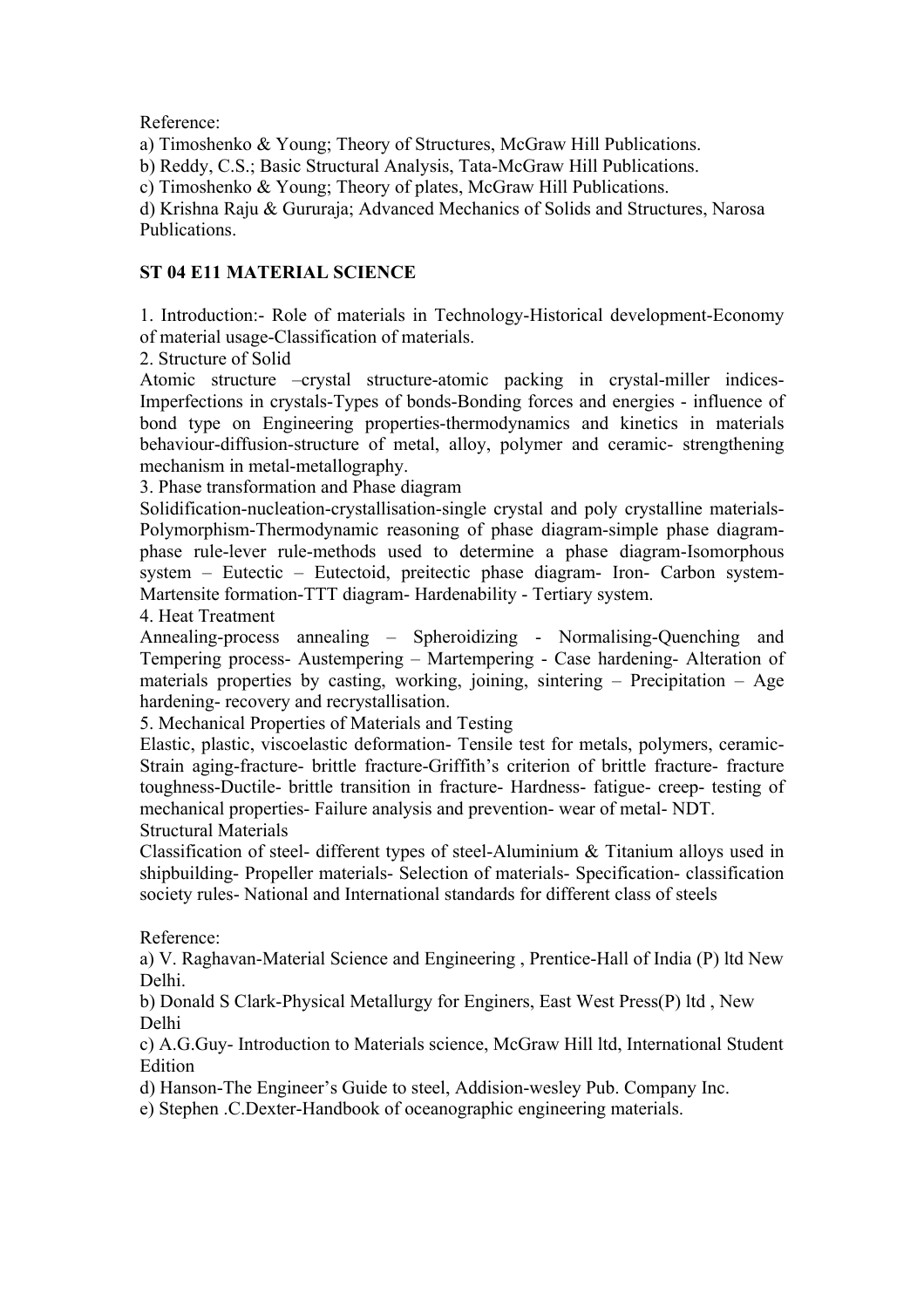## **ST 04 N3 STABILITY OF SHIPS**

1. Introduction :- Potential energy and equilibrium; Stability of ships - stable and unstable conditions (including submerged vessels); Stability terms; Equivolume inclinations - shift of C.O.B. due to inclinations, C.O.B curve in lateral plane, metacentre, pro-metacentre and metacentric radius, metacentric height, metacentric curve, surface of flotation, curve of flotation, righting moment and lever; Moments due to wind, shift of cargo, passengers, turning and non-symmetrical accumulation of ice; Effect of superstructure on stability

2. Transverse stability: - Form and weight stability – stability functions

Initial stability – GM0, GZ at small angles of inclinations, wall sided ships; Stability due to addition, removal and transference (horizontal, lateral and vertical) of weight, suspended weight and free surface of liquids; Stability while docking and grounding; Inclining experiment.

Large angle stability -Diagram of statical stability (GZ-curve), characteristic of GZcurve, static equilibrium criteria; Methods for calculating the GZ-curve (Krylov, Prohaska, etc.); Cross curves of stability; Dynamical stability – diagram of dynamical stability, dynamical stability criteria.

3. Longitudinal stability – trim, longitudinal metacentre, longitudinal centre of flotation, moment to change trim, trimming moment; trim calculations – addition, removal and transference of weight, change of density of water

4. Damage stability – deterministic and probabilistic approach. Stability in waves.

5. Recommendations of classification societies and governmental authorities – Intact and damage stability rules.

Practicals:– Cross curves of stability and Diagram of statical stability (Kryloff's method); Floodable length calculations

Reference: Lewis,E.U.; "Principles of Naval Architecture", (2nd Rev.), SNAME, New Jersey, U.S.A. Dynamics of Marine Vehicles

# **ST 04 N12 MARINE ENGINEERING I**

1. Ships and machinery – design and selection considerations; Marine diesel engines – general engine principles, Low speed and medium speed diesel engines, Constructional features. Fuels -, fuel oil system-Scavenging and turbo charging. Starting and revising systems, controls and safety devices, governing; Lubrication, Lubricants and lub. oil systems, cooling systems-torque and power measurement, fuel consumption's characteristics, engine lead tests and general characteristics-Heat balance, waste heat recovery system.

2. Engine dynamics, torsional vibration of engine and shafting, axial shaft vibration, critical speeds engine rating, rating corrections, trial tests etc. Relationship of engine to the propeller classification society rules on engine construction. Engine room arrangement and engine-mounting study of different types of marine engines available in the world market.

3. Marine boilers types, fire tube and water tube boilers, boiler arrangements-steam to steam boilers, double evaporation boilers, exhaust gas heat exchangers, auxiliary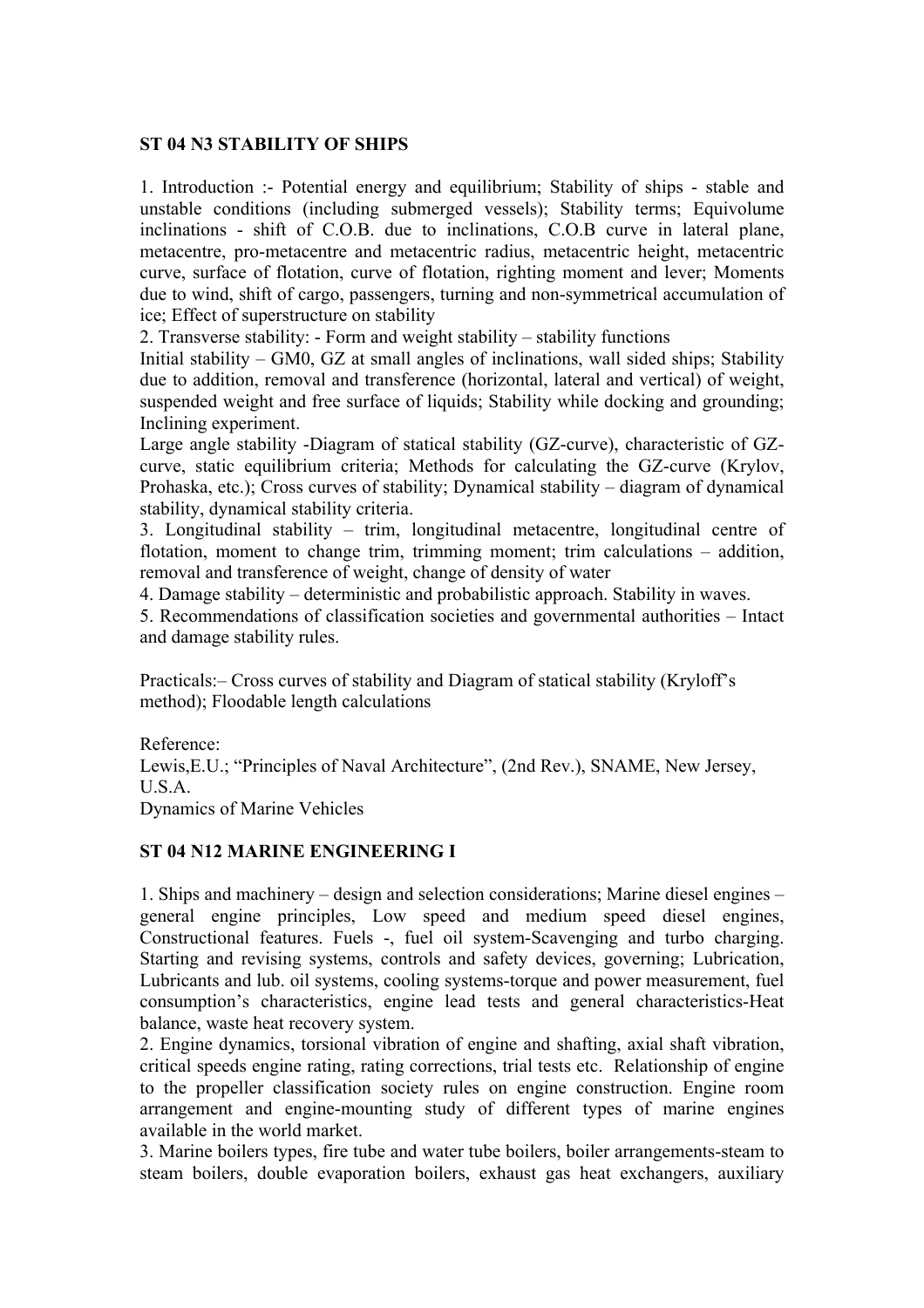steam plant systems, exhaust gas boilers, composite boilers. Boiler mounting, combustion, feed system, feed water treatment. Feed pumps, condensers, air rejecters, deaerators, boiler operation, coal fired boilers.

4. Marine Steam turbines –Types of turbines, compounding-reheat turbines, turbine construction, rotors, blades, casing, Gland scaling, diagrams, nozzles, bearings etc. Lubrication systems, expansion arrangements, control, gearing operating procedure.

5. Marine gas turbines – fundamentals of G.T, Structure of gas turbines, gearing, operational features, controls, gearing, combined cycles.

Nuclear propulsion –physical principles of the operation of nuclear reactors – use of nuclear propulsion on seagoing vessels

Automation of ship propulsion plants

Maintenance requirements and reliability of propulsion plants.

Reference:

- a) Harrington; Marine Engineering, SNAME Publications
- b) Pounder,C.C.; Marine Diesel Engines, Newnen-Butterworths, London.
- c) Reed's Marine Engineering for Naval Architect
- d) Taylor, D.A.; Introduction to Marine Engineering

#### **ST04 L4 MATERIAL TESTING LABORATORY**

- 1. Standard tension test on UTM (Al or MS Rod)
- 2. Shear strength of MS rod on UTM
- 3. Deflection characteristic of open and closed springs
- 4. Determination of 'G' of wires using torsion pendulum
- 5. Hardness measurement Brinell, Rockwell
- 6. Charpy and Izod impact tests
- 7. Maxwell's theorem and estimation of Young's modulus
- 8. Natural frequency and damping of cantilever beams
- 9. Stress concentration for a hole on a plate under tension using photo-elasticity

## **SEMESTER V**

#### **ST 05 S5 ENGINEERING ECONOMICS AND MANAGEMENT**

1. Definition – nature and scope of economic science –economic relation between economic decision and technical decision-economic efficiency and technical efficiency.

Consumption-utility-diminishing marginal utility-indifferent map analysis

2. Production: Four factors of production and their peculiarities law of productionincreasing-diminishing and constant return forms of business organisationproprietorship - partnership joint stock company-division of labour-large scale production price mechanism: Demand and supply-elasticity of demand-different market structures-competition-monopoly –monopolist competition advertisement and product differentiation.

Distribution: Marginal productivity theory of distribution-modern theory of distribution, gross and net profit-theories of profit Rich theory-Ucerlamy theory – Innovation theory profit.

3. Systems concept, management control: power, authority responsibility and accountability; managerial functions conventional structures and relationships,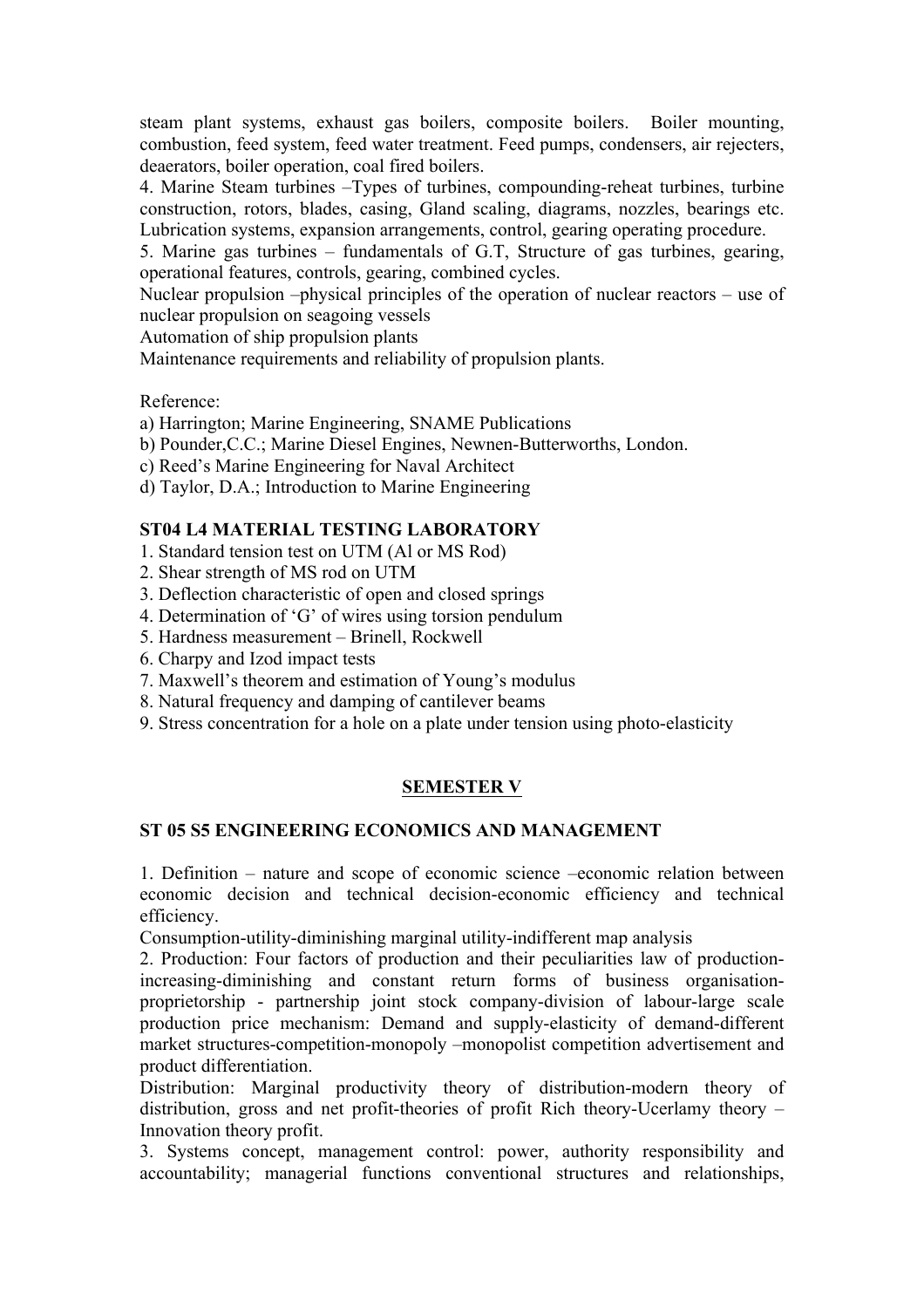hierarchy; the hierarchy of objectives; management by objectives; different schools of thought in management.

4. Personnel Management: Recruitment, employment tests labour turnover; operator training; suggestion systems; industrial safety.

Wages and Incentives; feature of wages; time and piece rate different incentive plans; profit sharing; job evaluation and ranking; factors of comparison and point rating.

5. Marketing Management: Concept of marketing in sales approach product design, pricing decisions, distribution, promotion marketing researches test marketing, marketing of services advertising management.

Finance Management: Tasks, evolution of corporate management principles of accounting and finance statements.

Long term financing: Equity, preference and debenture capitals term longs: dividends and share valuation: legal aspects of dividends: short term financing; working capital; influencing factors, cash budgeting, terms of liquidity, management of receivable and inventories.

References:

a) R.R Borthwalk; Industrial economics(An introductory text)

b) Paul A Samuel; Economics-An Introductory analysis

c) Alfred W.Stonier and Double C Hagum; A Text Book of Economic Theory

d) Bethel el. al.; Industrial organisation and management

e) Kootnz Donnel; Principles of industrial management

f) Prasanna Chandra; Financial management, Tata McGraw- Hill

## **ST 05 E9 DESIGN OF MACHINE ELEMENTS**

1. Fundamentals of machine design:-definitions, design process, design principles, design criteria; Stresses in machine parts-working stress, safe stress, factor of safety, endurance limits, fatigue factors

Elastic springs-classification and uses of springs-allowable stresses and deflectionsdesign for fluctuating loads

2. Joints:- Principles of force transmission; detachable joints (pins, keys, splines, and bolted joints), Non-detachable joints; welded, soldered and glued joints, riveted joints; strength of welded and riveted joints.

3. Drive elements:- Shafts - torsion and bending of shafts, design of shafts for strength and deflection, effect of key ways, crank shafts.

4. Shaft couplings:- Rigid coupling (flange and compression couplings)-couplings with kinematics flexibility-slip couplings fluid couplings.

5. Bearings:- Slide bearings-introduction to lubrication, hydrodynamic bearings, bearing materials, design of slide bearings.

Roller bearings- types, static & dynamic load, capacity, bearing life and selection of Bearings.

6. Gears:- Types (spur and parallel helical gears) and function of gears, strength of gear teeth, stresses and stress concentration in gears-design of gears.

Practicals:- Design of a cast part, design and calculation of welded subassembly, design of a valve spring, design and calculation of a dynamically loaded screw joint, design and calculation of a shaft-boss joint (e.g. interference fit), design and drawing of a hydrodynamic slide bearing, design of gears on parallel axes.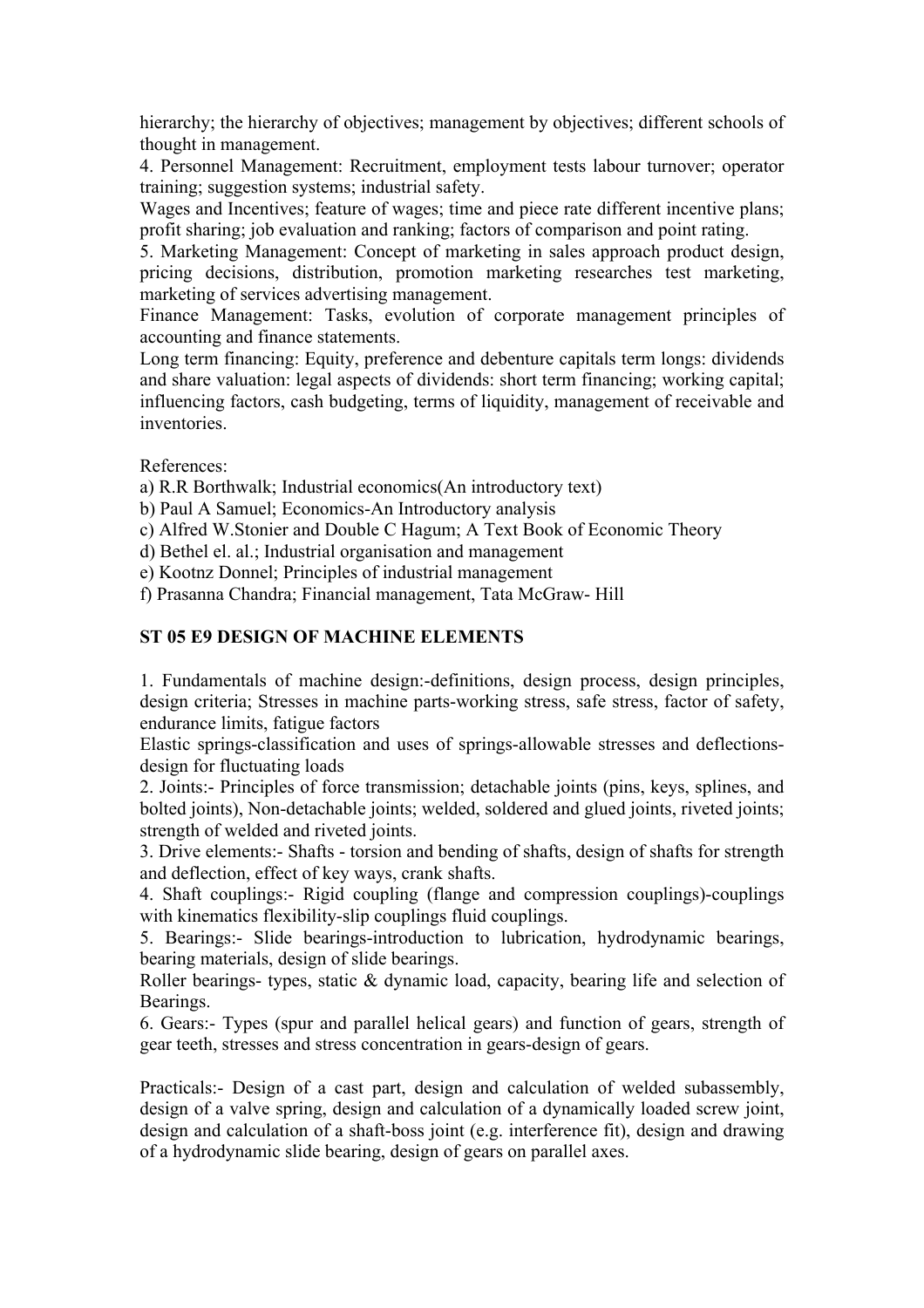Reference: a) J.E.Shigley : Machanical Engineering Design, McGraw-Hill. b) R.K.Jain, Machine Design, Khanna Publications, New Delhi.

# **ST 05 N4 RESISTANCE OF SHIPS**

1. Components of ship resistance, Dimensional analysis. Laws of comparison – geometrical, dynamical and kinematical similarity, Newton's, Froude's and Reynold's law, model-ship correlation

2. Viscous resistance – turbulent plate friction and plate resistance, viscous pressure resistance, separation and resistance due to separation, influence of curvature of the ship's hull, form factor, hull roughness and its influence on frictional resistance Wave making resistance – pressure resistance, ship wave system, interference effects, theoretical calculation of wave making resistance, wave breaking resistance, bulbous bows and their effects

3. Model testing – tank testing facilities, testing, prediction of resistance from model tests, extrapolation, Froude's concept, laminar influence and tank wall effect, comparison of resistance prediction with results of full scale trials

4. Determination of resistance from series test results – residuary resistance, effect of hull form on resistance, Taylor series, Series 60, B S R A series, S S P A series, etc.; statistical analysis of resistance data, Guldhammer-Harvald's and Danckwardt's method. Resistance of planing crafts multi-hull vessels, hovercrafts, hydrofoils, barges and convoy of barges.

5. Air and wind resistance, Resistance of appendages, Added resistance in waves; Resistance in restricted waterways – resistance in shallow water, resistance in canals.

Practicals:– resistance calculation using Guldhammer and Harvald series, shallow water resistance calculation, model –ship correlation.

References:

a) Lewis,E.U.; "Principles of Naval Architecture", (2nd Rev.), SNAME, New Jersey, U.S.A.

b) Harvald S.A.; "Resistance and Propulsion of Ships", John Wiley & Sons.

# **ST 05 N5 PROPULSION OF SHIPS**

1. Propeller as a thrust producing mechanism; historical development; Screw propeller-screw propeller geometry, sections, propeller drawing, construction details. Propeller theories-Momentum theory, Blade element theory, Circulation theory

2. Interaction between Hull and propeller- Wake and wake fraction, Resistance augment and thrust deduction factor, propulsive efficiency in open water and behind conditions, hull efficiency, quasi propulsive coefficient, transmission efficiency; Powering.

Cavitation-Types, Cavitation Number, Effects of cavitation, Prevention of cavitation, Design for minimum cavitation, Cavitation tests.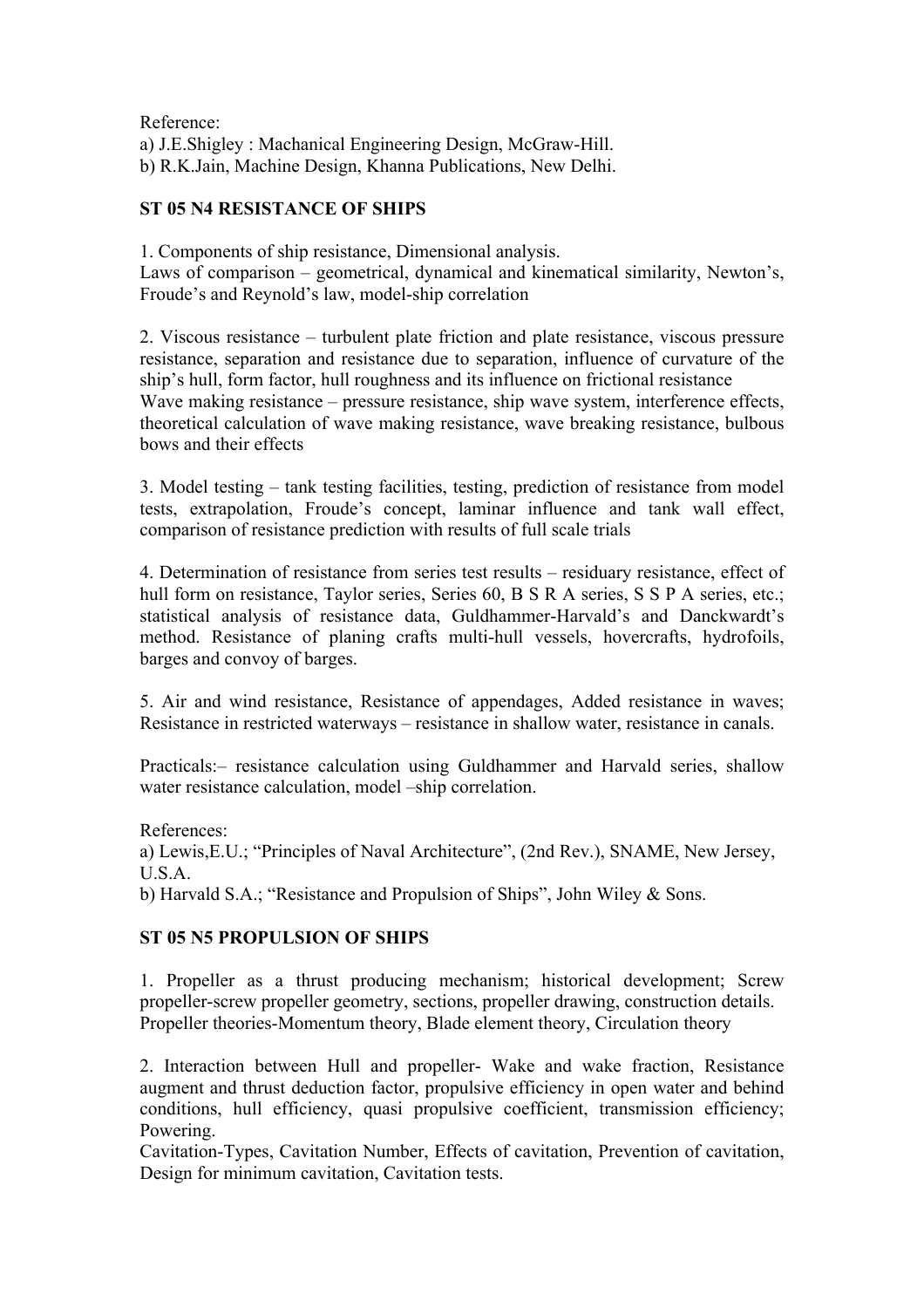3. Design of propellers-Propeller families and series; Open water tests-Presentation of data, Kt-Kq diagrams, Design charts- Bp-?, ?-J, P-J charts, Use of charts in propeller design and performance study; Selection of engines-diesel engine characteristics.

4. Propeller strength- Materials and their qualities, strength calculation.

Model testing of propellers-Test facilities, Laws of comparison, open water diagram self-propulsion tests-British and continental Methods.

5. Shrouded propellers-Action of propeller in a nozzle, wake fraction and thrust deduction fraction in nozzles, load factor of nozzles, design of propeller-nozzle system, design charts.

Controllable Pitch propellers-Advantages, special features in geometry, design aspects.

Super cavitating propellers-application.

Other propulsion devices-Vertical axis propellers, Water jet propulsion, Sail, Paddle wheels, Electro magnetic propulsion etc.

Ship standardisation trials.

Practicals: – Propeller design using series diagrams

Reference:

a) Lewis,E.U.; "Principles of Naval Architecture", (2nd Rev.), SNAME, New Jersey, U.S.A.

b) Barnaby K.; Basic Naval Architecture,

## **ST 05 N8 STRENGTH OF SHIPS I**

Loads and Moments acting on ship structures:- Still water loads – physical loadsweight and buoyancy, buoyancy distribution, Determination of weight distribution, Determination of buoyancy distribution

Effects of physical loads: longitudinal and vertical bending and shear, determination of load curve, determination of S.F curve, determination of BM curve. Determination of deflection curve

Thermal loads

Loads and Moments due to oblique regular waves: - Vertical bending and shear generation of longitudinal and vertical bending and shear, determination of wave BM (static wave).

Horizontal bending and shear – generation of horizontal bending and shear, determination of horizontal bending and shear.

Torsion - generation of torsional moments, determination of torsional moments.

Loads in a real seaway:- determination of wave loads (strip theory, etc.), representation of irregular seaway, sea spectrum, use of transfer function, determination of wave BM, determination of torsional moments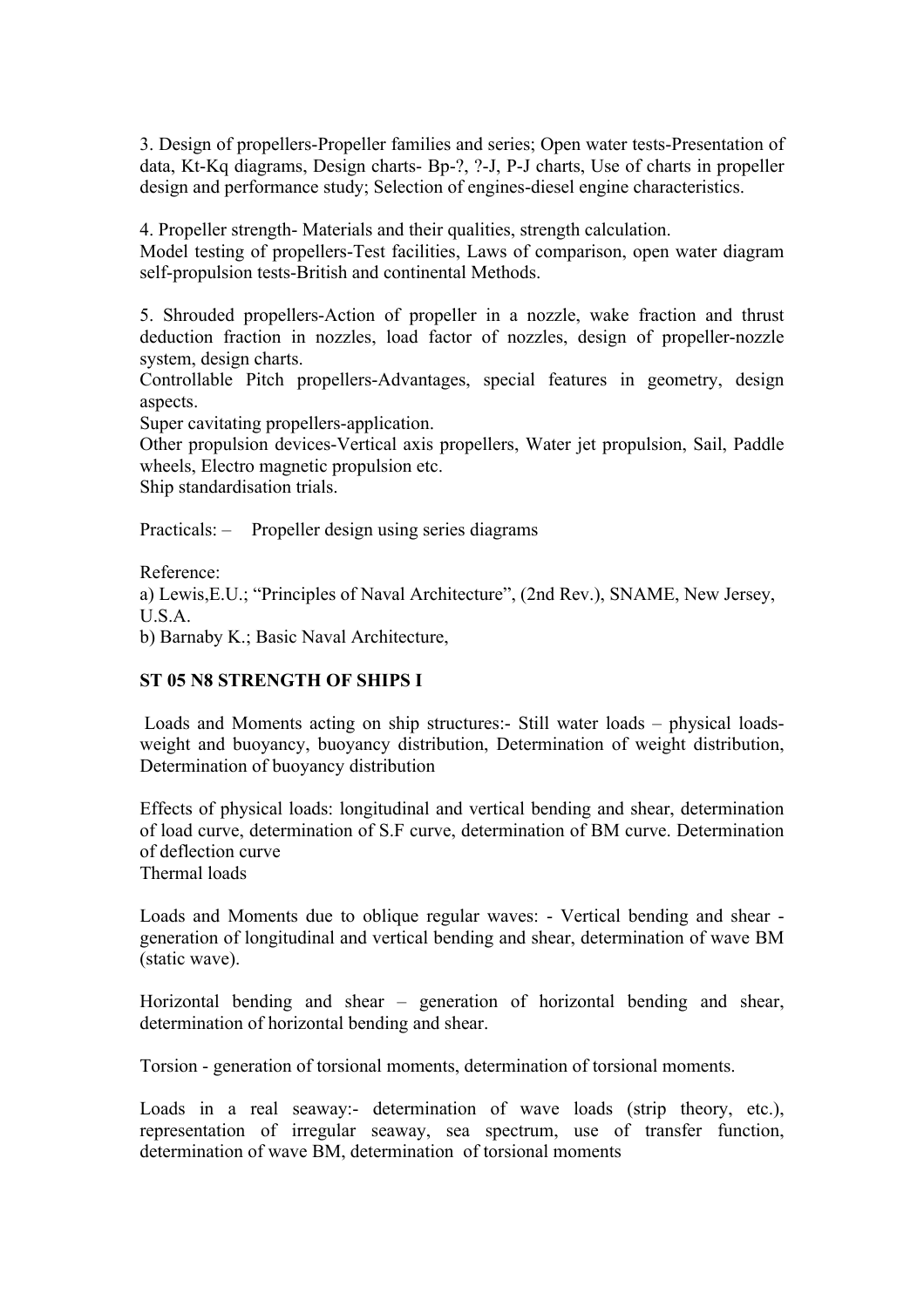Probabilistic approach - short term distribution of loads, long term distribution of loads, probability of survival.

Additional load in a seaway – slamming loads shipping of green water.

Load calculation by classification society rules.

Analysis of ship structure: - longitudinal strength calculation, total bending moment, (Ms+Mw+Ms etc.), application of beam theory, hull girder section modulus.

Local strength assessment - secondary bending (bending of structures between transverse bulkheads), tertiary bending (bending of frames), plate bending (beam bending only)

Ring frame and grillages

Cargo handling system, Analysis of Mast-derrick system, analysis of shipboard cranes, analysis of Hatch covers.

Practicals: - Longitudinal strength calculation, Transverse strength calculation

Reference:

a) Lewis,E.U.; "Principles of Naval Architecture", (2nd Rev.), SNAME, New Jersey, U.S.A.

b) Owen Hughes; Ship Structural Design

c) Muckle,W.; Strength of Ships.

## **ST 05 N12 MARINE ENGINEERING II**

1. Marine and special duty pumps, Details of pumps for marine purposes viz. condenser circulating pumps, condensate and drain pumps, boiler feed pumps, bilge and ballast pumps – rotary pumps – ejectors: purpose of ejectors – details of construction.

Marine piping – various types of piping system fitted in ships, Expansion arrangements for pipes, valves, types used in Marine Practice. Materials and corrosion in pipes, colour codes for pipes.

2. Aux. systems-Air compressors, boilers, heat exchangers, cooling, evaporators, distillers, waste heat recovery systems, hot water, drinking water, cooling water and sea water systems.

Fuel systems, lubricating oil system-filters, coolers, centrifuges, purifiers and clarifiers.

Bilge and Ballast systems – Sewage disposal, Oily water separator, incinerator, galley equipment.

3. Deck machine and hull equipment – mooring, anchor handling, cargo handling-dry cargo handling equipment-winches, cranes, cargo gears, patent hatch covers, bulk heads, liquid cargo tanker cargo pipe layout systems-loading-unloading ventilation and cleaning of tankers, L.S.A. Boats & rafts, emergency equipment, water tight doors, stabilisers and bow thruster

4. Steering gears in marine use – different types – description construction, operation and maintenance.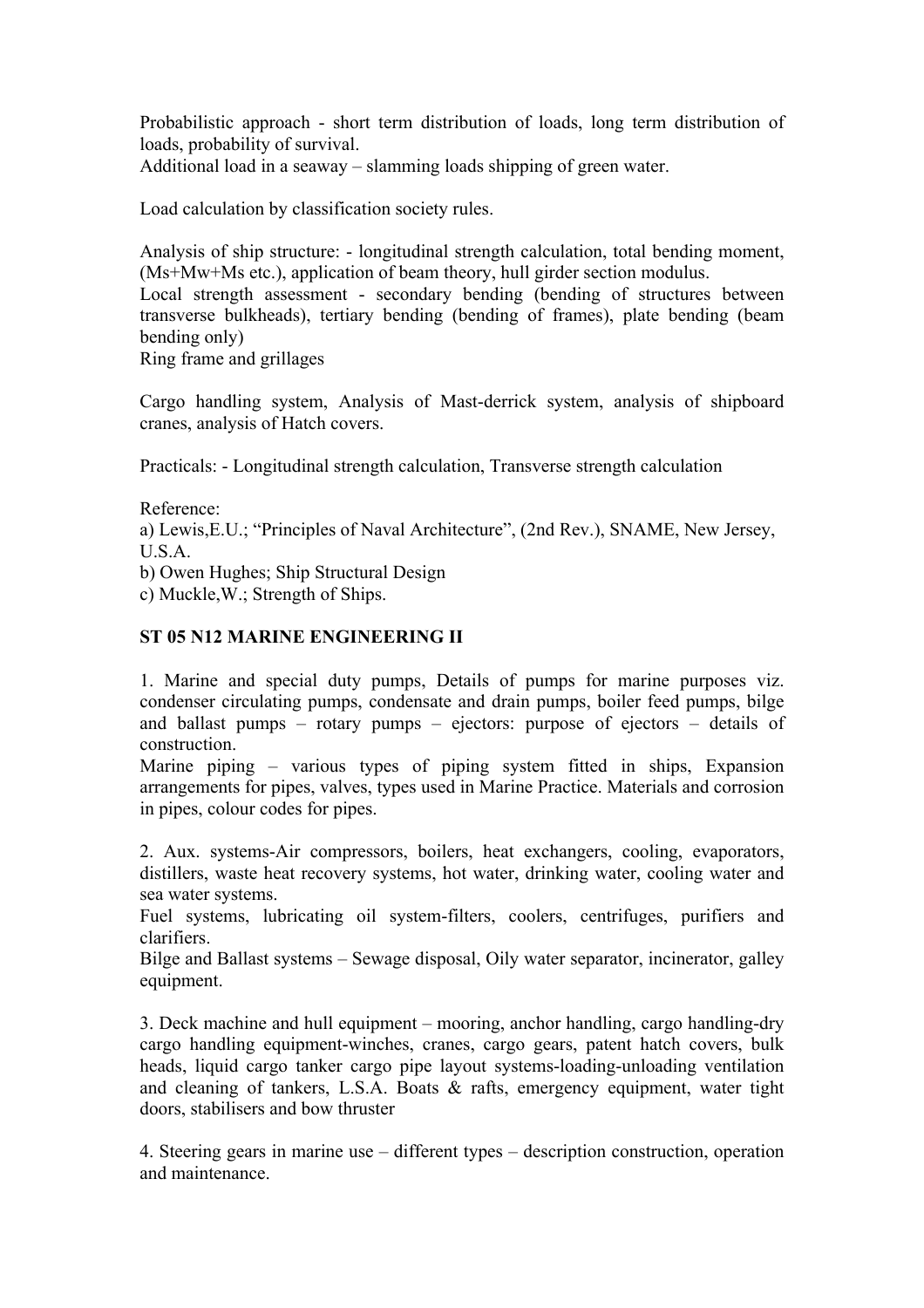Shafting arrangements stern tubes and glands-soil lubricated stern tubes – shaft sealsshaft alignment. Thrust block-reduction gearing.

Propulsion-types for marine propulsion, constructional details, fixing, maintenance and operation.

Ship stabilisers; Engine room cranes, chain blocks, tackles; Anchors, anchor chains.

4. Safety systems-fire fighting equipment Instrumentation & control, watch keeping system UMS classes Air compressors, heat exchangers.

Practical: Preparation of diagrams for various piping systems, steering gear, stern gear etc.

Reference:

a) Harrington; Marine Engineering, SNAME Publications

b) Pounder,C.C.; Marine Diesel Engines, Newnen-Butterworths, London.

c) Khetagurov, M.; Marine Auxiliary Machinery and Systems, Peace Publishers, Moscow.

d) Taylor, D.A.; Introduction to Marine Engineering

e) Reed's Marine Engineering for Naval Architect

f) Marine Pumps and Piping Systems,

## **ST 05 N13 ELECTRICAL SYSTEMS ON SHIPS AND SHIPYARDS**

1. Components of electrical system on board ships, Standard voltages, difference between marine and industrial circumstances. Safety and quality of supply. Electrical power generation on board ships- Diesel generating sets, shaft driven generators, Turbo alternators, Brushless generators, specification of generators. Capacity calculation of main power plant -Diversity factor, single line layout of the DA set, protection for generators of main power plant, preference tripping -Installation rules for main power plant-emergency plant-layout of IC engine- driven & battery driven E.P.P. Switch gear for electrical system Fuses-Switches-relays- contactors- circuit breakers

2. Distribution systems:- Ring and radial system. AC single phase & 3-phase system-DC systems- Components of distribution system. MSB, SSB and DB -single line layout. Rules governing the distribution system. Regulations governing the installation of MSB. Special rules for tankers and fighting crafts – earthed and insulated AC systems- Transformers for power and lighting-. Specification of transformers- Specification of motors-speed based and torque based motors -DOL starter. Special regulation for installation of electrical system in steering system – rectifiers. Cables- specification of cables- testing of cables –current rating-design and selection of cables. Installation rules.

3. Electric propulsion –advantages-single line layout –Control of propulsion motors.

Light fittings- different sources of light-Types of light fittings- lighting arrangements in engine room, accommodation place, weather deck etc. Navigation lights - Installation rules for light fittings.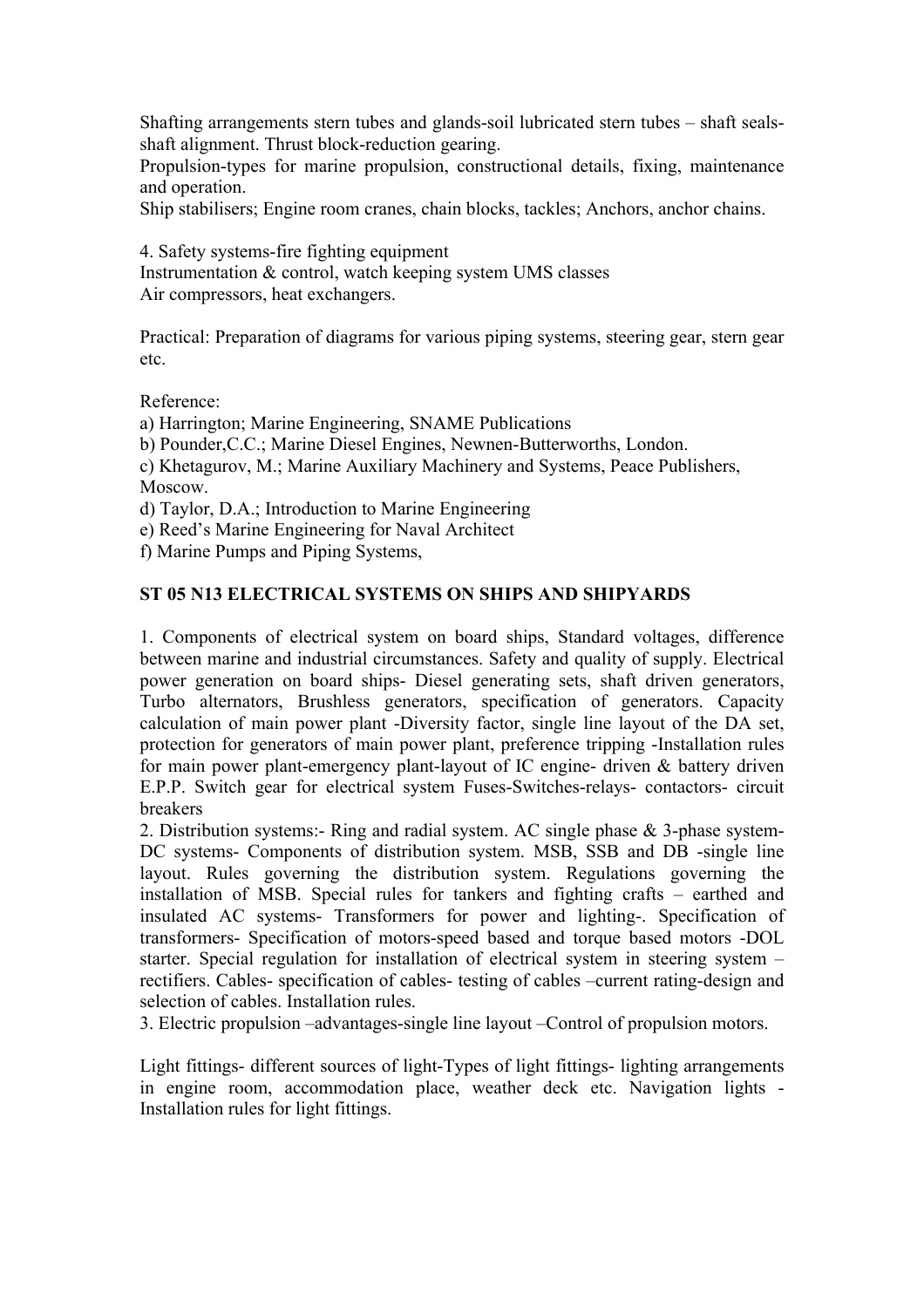Navigational equipments: Auto pilot, magnetic compass, Log, Echo sounder and radar -rules-satellite navigation –RDF, Gyro Compass, LORAN – Aerials fitted on board ships.

4. Communication equipments: Modulation –amplitude modulation, Frequency modulation, modulation index –superhetrodyne receiver- Internal and external communication equipment. Installation rules -Domestic equipment –Engine room automation-fire detection.

5. Electrical system in shipyards: power factor improvement- power tariff calculation -essential regulations -main loads.

Practical : Preparation of Ship electrical system diagrams.

Reference:

a) Harrington L.Roy; Marine Engineering, SNAME Publications

b) Watson, G.O.; Marine Electrical Practice

c) Starr, A.T.; Generation, Transmission and Utilisation of Electrical Power

d) Sonnenberg,G.J. & Newnen Butterworth; Radar Electronic Navigation

## **SEMESTER VI**

#### **ST 06 E13 COMPUTER AIDED DESIGN & DRAFTING**

1. Computer Aided Design and Drafting – An overview, Engineering design, designer vs computer; computer as a design medium- software tools, analytical tools, development of CAD software, programming language for CAD.

2. C++ and object oriented programming: Streamlining I/O with C++ - cin, cout, cerr, the  $\gg$  extraction and  $\ll$  insertion operators. Reference variables – definitions, initialisation. Function overloading and default argument in functions. C++ structures – syntax rules. Object oriented programming – traditional structured programming, object oriented terminology, encapsulation and class hierarchy.

Classes: Introduction – member variables and functions, interfaces and implementations, construction and destruction. Derived class – single inheritance, multiple inheritance, access control, abstract class and polymorphism. Operator overloading – operator functions, function call, increment and decrement.

Computer Graphics and Geometric Modelling:

3. Introduction: Representing, preparing and presenting pictures, interacting with the pictures - description of various graphics devices.

Two Dimensional Transformations: Transformation of points and lines - scaling, reflection, shearing, rotation; Translation and Homogeneous co-ordinates; Combined transformations.

Three Dimensional Transformations: Scaling, shearing, reflection, rotation, translation, multiple transformations; Projections - Orthographic, axonometric, oblique, perspective projections.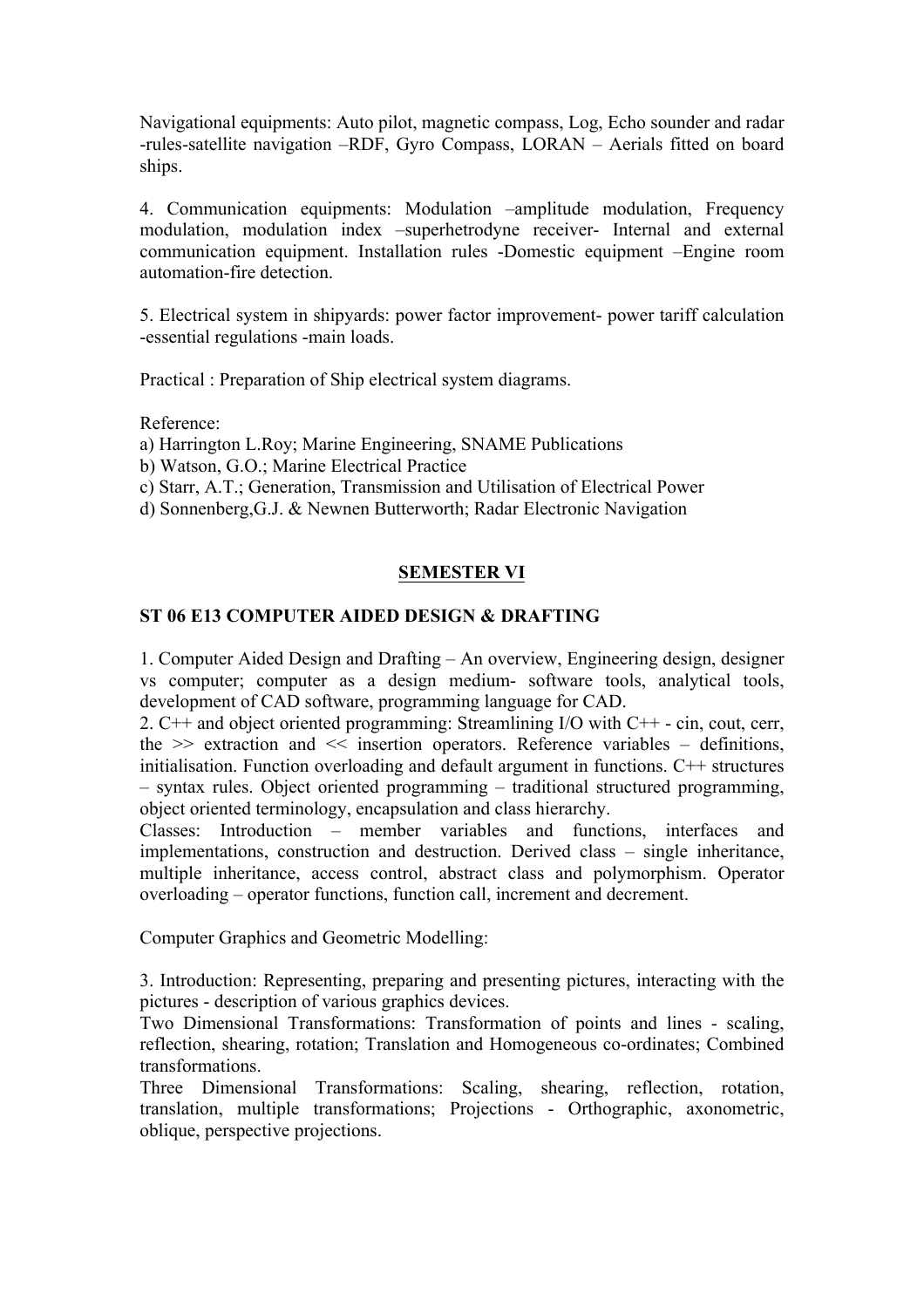4. Curve representation: Nonparametric and parametric curves; Plane curves - circle, ellipse, hyperbola, parabola; Space curves - Cubic spline, Parabolic blending, Bezier and B-Spline curves.

5. Surface representation: Surface of revolution, sweep surfaces; Piecewise surface representation - bilinear surfaces, ruled and developable surfaces, Bezier and B-spline surfaces.

Practical: Preparation of computer programs to understand various concepts and techniques included in the syllabus.

a) Krishnamoorthy, C.S. & Rajeev, S.; Computer Aided Design- Software and Analytical Tools, Narosa Publishing House, New Delhi, 1995.

b) Bjarne Stroustrup; The C++ Programming Language, Addison-Wesley Publishing Company, 1995.

c) Chris H. Pappas & William H. Murray; The Visual C++ Handbook.

d) Rojers, D.F. & Adams, J.A., Mathematical Elements of Computer Graphics, McGraw Hill International Editions.

e) Vera B. Anand; Computer Graphics and Geometric Modelling for Engineers; John Wiley & Sons, Inc.

f) Steven Harrington; Computer Graphics - A Programming Approach; Second Edition, McGraw Hill International Edition.

g) Donald Hearn and M. Pauline Baker; Computer Graphics; Prentice Hall International Eastern Economy Edition.

h) William M. Newman & Robert F. Sproull; Principles of Interacting Computer Graphics; McGraw Hill International Editions.

# **ST 06 N6 CONTROLLABILITY OF SHIPS**

Manoeuvring Fundamentals – the control loop, path keeping, equations of motion, linearised equations and control fixed stability indexes, model tests.

Stability and control in the horizontal and vertical planes – definitive manoeuvres, turning trials.

Control surface hydrodynamics – geometry of control surface (rudder), flow around rudder, aspect ratio, influence of hull shape on aspect ratio, influence of fixed structures.

Control surface design - specification of requirements and constraints on rudder design, rudder location and orientation, number of rudders, type of rudder, geometric properties of rudder, maximum rudder deflection angle and deflection rate, rudder stock location.

Influence of ship features on controls fixed stability - fixed fin, propeller, hull, configuration

Experimental determination of hydrodynamic derivatives (rotating arm technique, planar motion mechanism).

Non-linear Manoeuvres, Simulation, IMO Rules and Recommendations

Practicals:- Calculation of free stream characteristics of rudder, Rudder design, Zigzag manoeuvre.

References:

a) Lewis,E.U.; "Principles of Naval Architecture", (2nd Rev.), 1989, SNAME, New Jersey, U.S.A.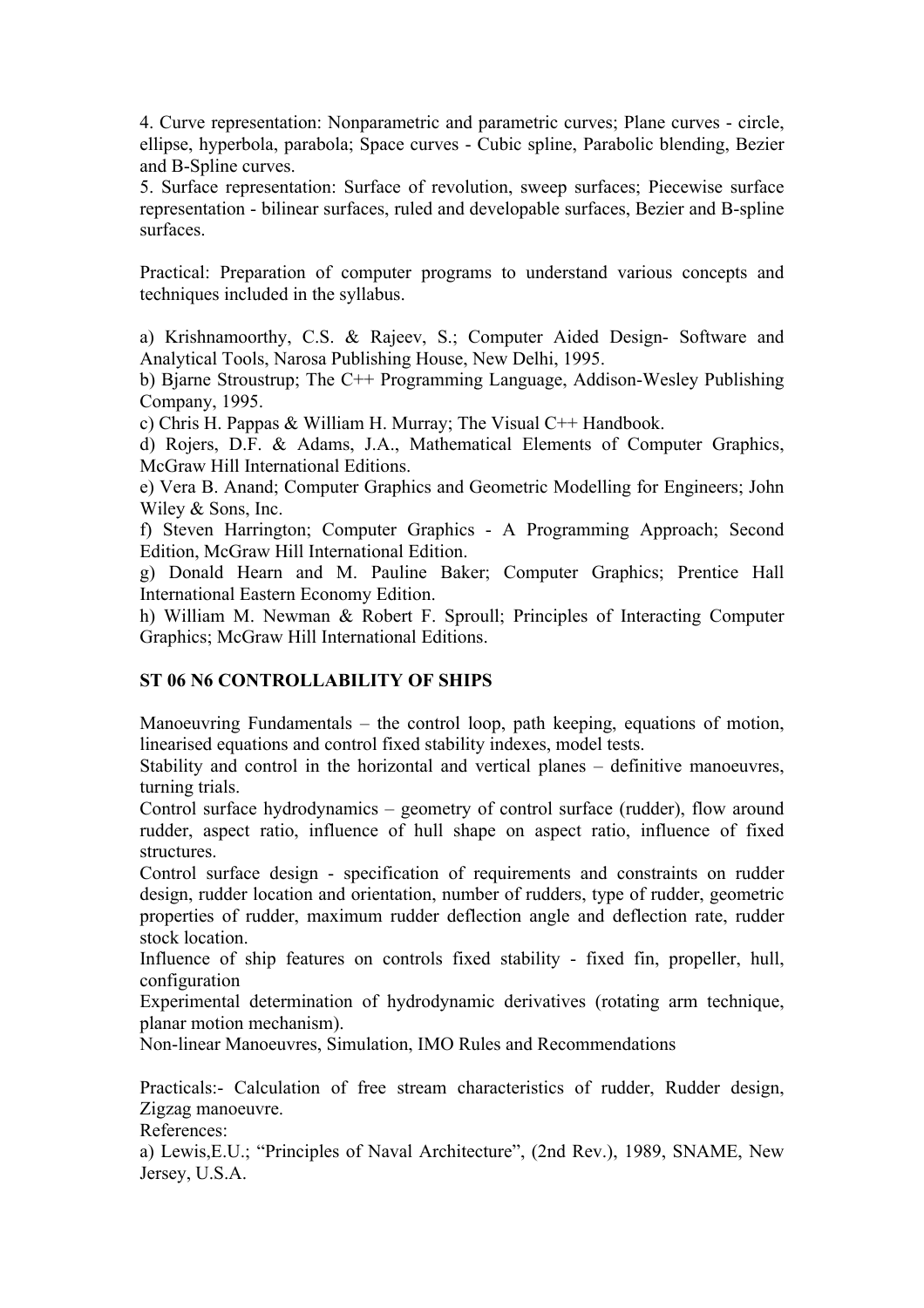b) Abkowitz,M.A.; "Lectures on Ship Hydrodynamics – Steering and Manoeuverability", 1964, Danish Technical Press, Copenhagen, Denmark.

## **ST 06 N7 SHIP MOTIONS IN SEAWAY**

1. Ocean Waves – Wind generated waves, regular wave theory, waves of Finite Height, Trochoidal Waves, Group Waves, Irregular Seaway, Point and Directional spectras, Wave Slope Spectra, Encounter Frequency Spectra, Idealised Spectral Families.

2. Ship in Regular Waves – Co-ordinate Systems, Equations of Motion (uncoupled Heave, Pitch and Roll; Coupled Heave and Pitch) Hydrodynamic Forces, Radiation Forces, Strip Theory.

3. Ship in Seaway and Dynamic effects – Linear Superposition, Response Amplitudes Operator, Pitch and Roll in Irregular Waves, Local and Relative Motions, shipping of green Water, Slamming, Yawing and Broading, Added Resistance, Powering in waves, Wave Loads.

4. Ship Motion Control – Control of Roll – Passive Stabilisers (Bilge Keel, Sails, Free Surface Tanks, U-tanks, Moving weight) Controlled – Passive Stabilisers, Active Stabilizers (fin, gyro, active-tank) Rudder Stabilisation, Control of Pitch.

5. Sea-keeping Performance and Design Aspects – Sea-keeping performance criteria and ship seaways responses, factors affecting pitching, heaving and rolling, guidelines for design, Sea-keeping features of high-performance ships (catamarans, SWATH, Planning Craft, Hydrofoil Craft, Air Cushion Vehicles and Surface and Surface Effect Ships, Submarines).

Practicals:- Estimation of Hydrodynamic coefficients, Heave, roll and pitch test in waves

References:

a) Lewis, E.U; 'Principles of Naval Architecture' (2nd Rev.) Vol. III, 1989, SNAME New York

b) Bhattacharyya..R; 'Dynamics of Marine vehicles', 1978, Wiley Inter Science, New York.

c) Lamb.H; 'Hydrodynamics', 1945, Cambridge University Press, UK

d) Newman J.N; 'Marine Hydrodynamics', 1977, MIT Press, USA

e) Newman J.N; 'Theory of Ship Motions', Advances in Applied Mechanics, Vol., 1980.

f) Price W.G & Bishop R.E.D; 'Probabilistic theory of Ship Dynamics', 1982, Chapman & Hall, London.

# **ST 06 N8 STRENGTH OF SHIPS II**

Thin plates in ship structures: - loads, boundary conditions, bending of thin plates, analysis of stiffened plates (deck, side, bottom and bulkhead structures), buckling of stiffened panels, Submarine hull membrane and bending theory of cylindrical shells. Torsion of ship's hull:- Analysis of Shear centre, flow calculation, Torsion of prismatic thin walled sections, Torsion of the ship's hull – torsional loadings on ship hulls – theory of restrained torsion – application of finite element methods – influence of deck transverses and ship ends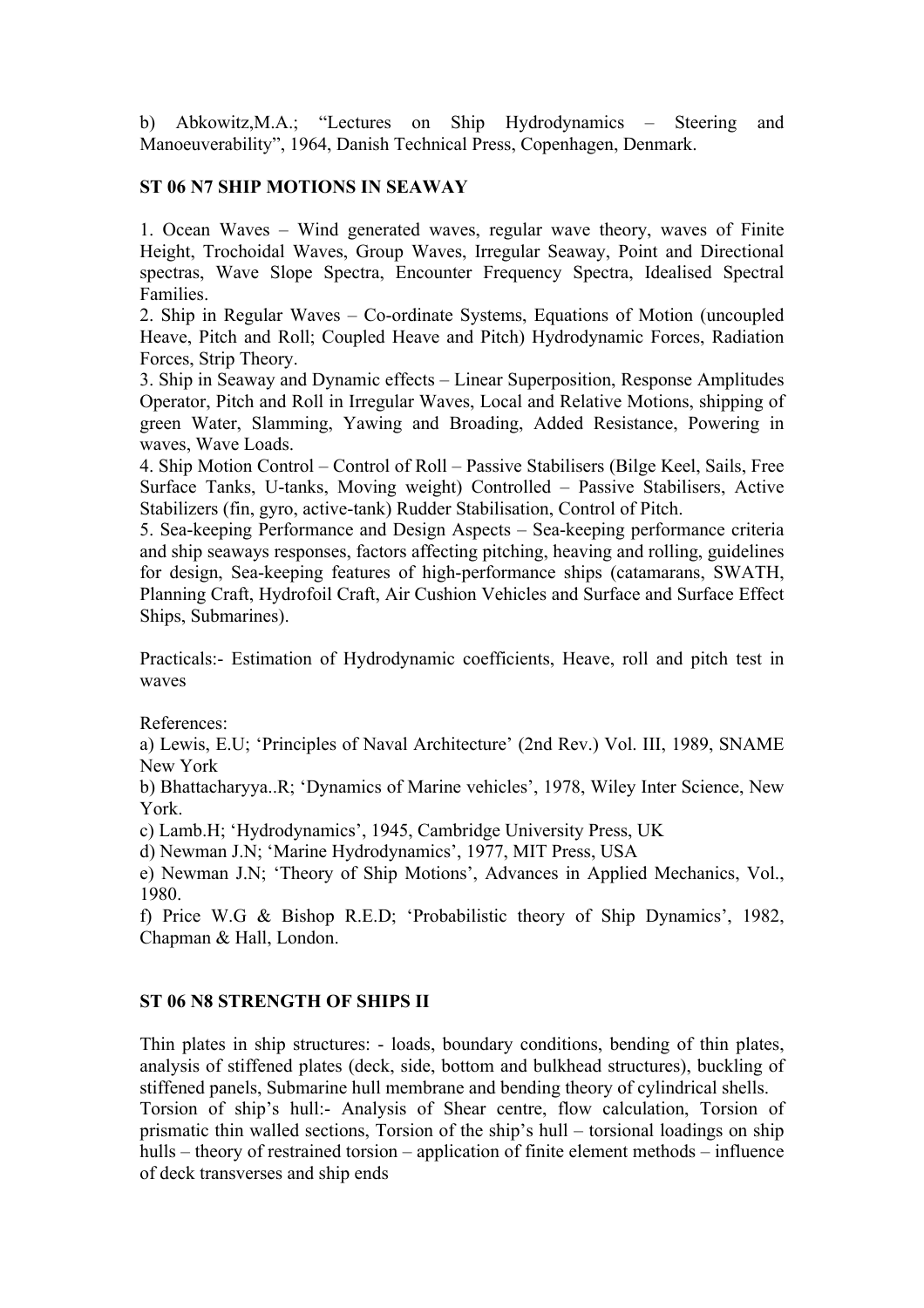Application of plastic theory to ship structures:– basic introduction – safety factors, damage, collapse, ultimate longitudinal strength of a ship using classical methods and finite element method.

Introduction to vibration: – Sources of vibration, measures to control vibration, methods to determine natural frequency, Stodala iteration.

Misc. Topics:-

Strength of superstructure and deckhouses

Longitudinal strength during launching and docking

Reference:

a) Lewis, E.U; 'Principles of Naval Architecture' (2nd Rev.) Vol. III, 1989, SNAME New York

b) Owen Hughes; Ship Structural Design

c) Muckle,W.; Strength of Ships.

## **ST 06 N9 STRUCTURAL DESIGN OF SHIPS I**

1. Introduction

Shipbuilding materials – transition from wood to steel (historical review), shipbuilding quality steels (properties, steel grades); Joining techniques – riveting, welding (butt joints, fillet joints, lap joints, welding symbols, weld strength); Ship structural design concepts – specialisation of the structure, general considerations in structural design, external loads (review), structural analysis models, design criteria, steps in structural design procedure, design from first principles, design according to classification rules.

2. Ship structural systems

Ship as stiffened plate structure – framing systems, common stiffener sections, corrugated construction, design of strakes (butts, seams), welding sequences, shell expansion; Structural subsystems – break up into bottom structure, side structure, deck structure, bulkhead structure, end structure, superstructure etc., general structural arrangements of different types of ships (historical review); subassembly, stiffened panels and volume sections.

3. Bottom structure and Side structure

Bottom structure – framing system, functions, single bottom and double bottom construction, structural components and scantlings, openings, cut outs, connection details, bilge keel; Side structure – framing system, functions, structural components and scantlings.

#### 4. Decks and Bulkheads

Deck structure – functions, framing system, structural components and scantlings, hatch ways, pillars, bulwarks, guard rails, fenders; Bulkhead structure – type of bulkheads, functions, framing system, structural components and scantlings.

5. End structures

Fore end structure – functions, structural arrangements (panting), structural components  $\&$  scantlings; Aft end structure – functions, structural arrangements, structural components & scantlings;

Structural connections – compatibility, bottom  $\&$  side, side  $\&$  deck, bulkhead with deck, side & bottom.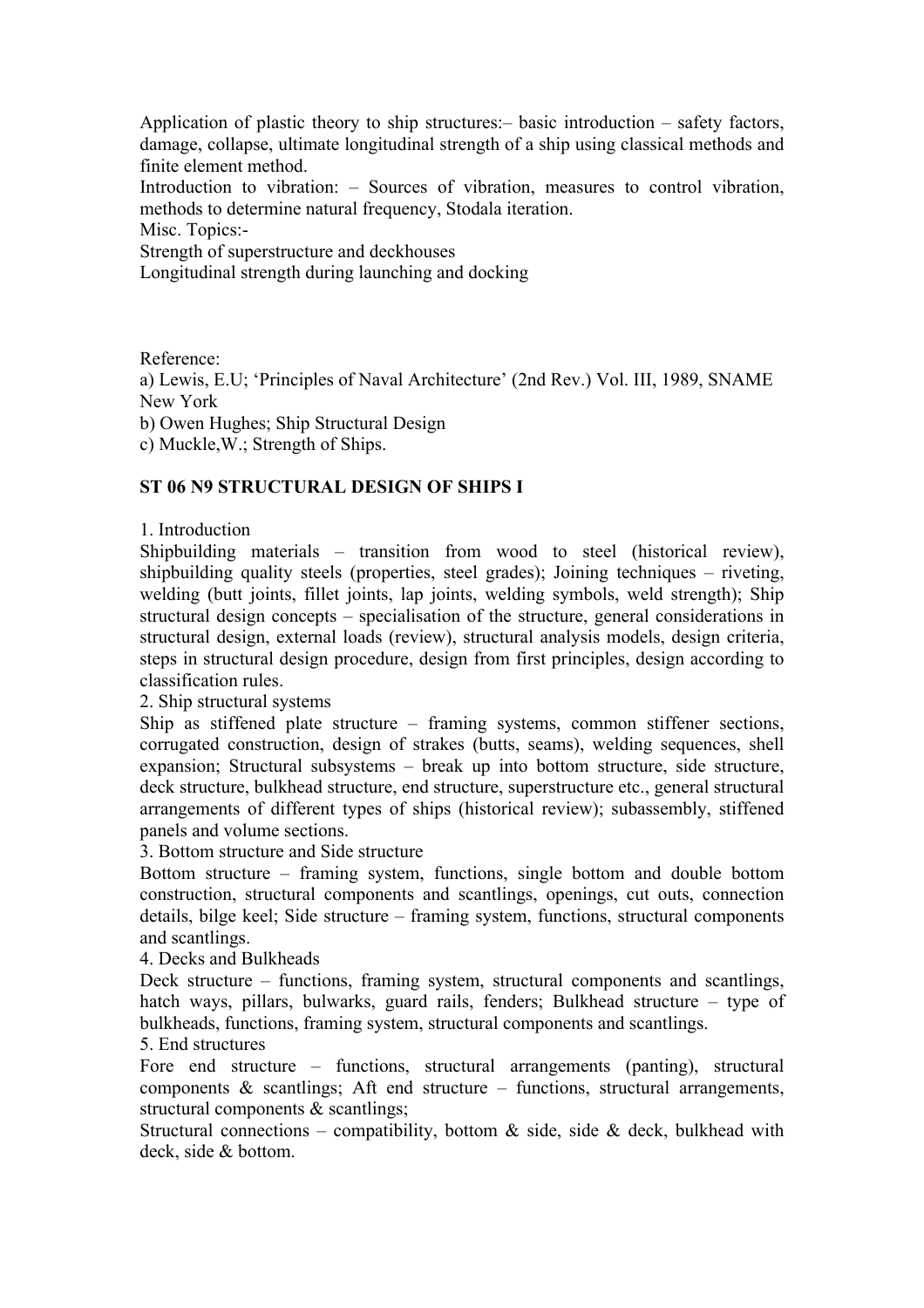Practicals – Design of Bulk head, Midship section, Shell expansion

Reference:

a) Taggart; Ship Design and Construction, SNAME

b) D'Arcangelo; Ship Design and Construction, SNAME

# **ST 06 N10 SHIP DESIGN I**

Introduction – General aspects of Marine Activities, Transportation of cargoes, Marine services & Operations, Marine Industries; Engineering Economics in Ship Design – Economic criteria, Initial cost, Operating cost, RFR; Owners requirements Methods of ship design – design using basic type ships, Design using coefficients, Design using iteration methods; design spiral; design categories (dead-weight carrier, capacity carrier, linear dimension ship).

Ship parameters – displacement, displacement coefficient, displacement equation, volume equation, solution of the cubic equation

Ship dimension – length, breadth, depth, draught, form coefficients; Shape of the hull Mass estimation - lightship mass – steel mass, outfit mass, engine plant mass; dead weight.

Design of hull form – conventional method of lines, distortion of existing forms; stem and stern contours, Bulbous Bow.

General arrangement - Subdivision of the ship's hull and erections, arrangement of spaces, arrangement of tanks, superstructure and deckhouses, arrangement of engine plants, Cargo handling capacity

Hold capacity and stowage factor.

Effect of from on Ship's performance: Freeboard and load line regulation; Stability – stability booklet, IMO Regulations, Checks on stability, trim.

Watertight integrity; damage stability, Tonnage measurement – international, Suez, Panama.

Behaviour of ships in sea

Resistance, Powering, Propulsion

Reference:

a) Lewis, E.U; 'Principles of Naval Architecture' (2nd Rev.) Vol. III, 1989, SNAME New York

b) Schneekluth, H; Ship Design for Efficiency and Economy, Butterworths, 1987

c) Taggart; Ship Design and Construction, SNAME

# **ST 06 N11 SHIP PRODUCTION I**

1. Introduction to shipbuilding:– Structure of the shipbuilding process, special aspects of transport in shipbuilding, principles of flow line production in shipbuilding – mechanisation, automation, numerical control, computer control, trends of future development; Relations with supply industry, pattern of the shipbuilding, location and layout of shipyards, area, labour and other sources, coastline etc.

Data generation for shipbuilding process – generation of hull forms, generation of frame plan, shell plate development, generation of hull components, lofting, nesting.

Storage and preparation of material – Introduction, material handling and storage, transport system in steel stockyard, material preparation (straightening of plates and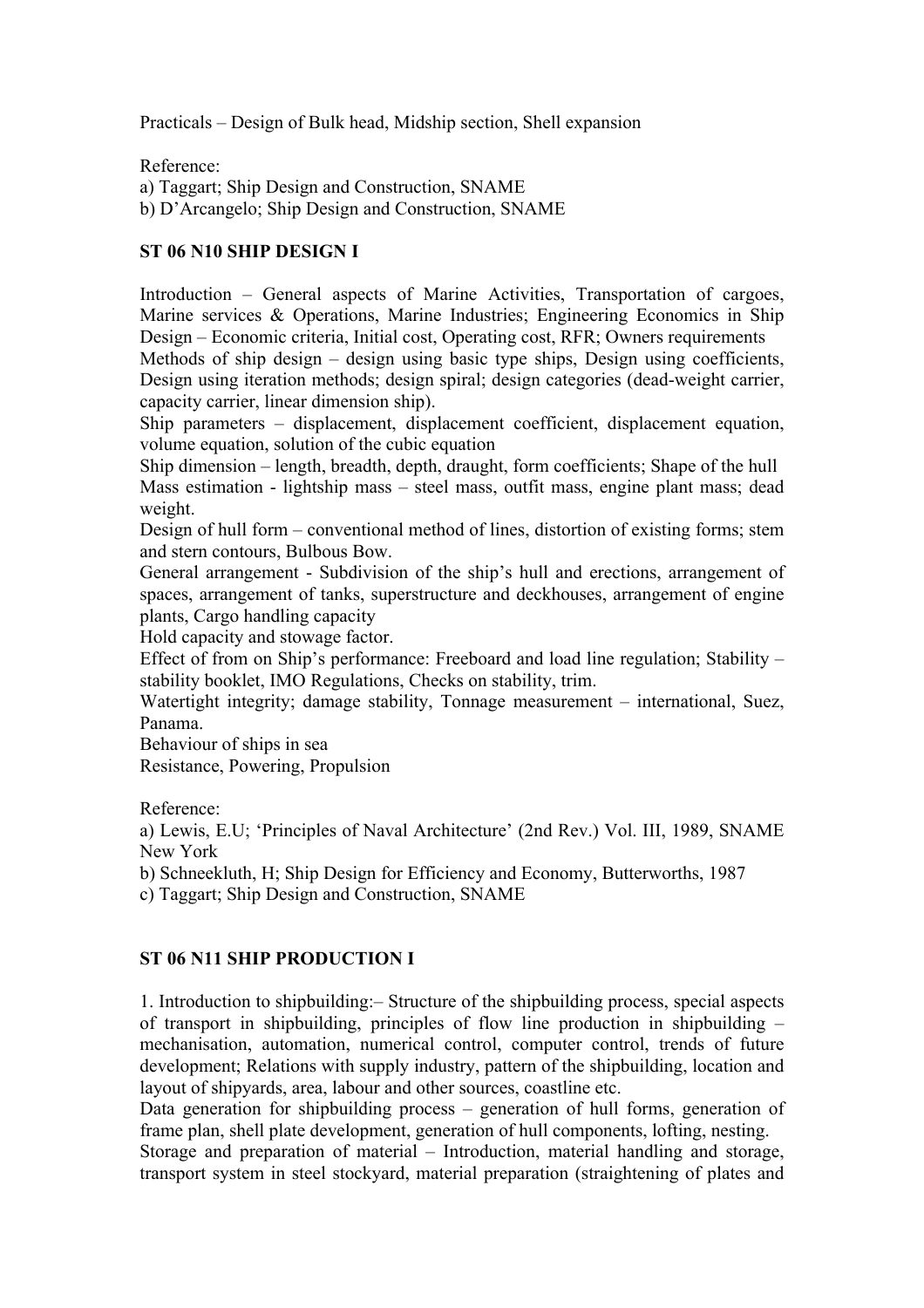rolled sections, shot blasting, prepainting), material preparation flow line devices and their control systems

2. Fabrication of component parts:– the cutting process – tools, physical-chemical background of the cutting process, mechanical cutting, devices for thermal cutting, general description of the various machines, photoelectric and NC-control devices, edge preparation, problems of accuracy; Bending of rolled and built up sections general description of bending, control of the bending process, automation of bending; Plate bending, uniaxial bending, biaxial bending (devices, cold bending, heat-line bending), possibilities of automated plate bending.

3. Assembly of Ship's Structures: Prefabrication – general remarks, basic problems of prefabrication, pattern of prefabrication, welding in prefabrication

Sub-assemblies: built up T-bars, web frames, machine foundations etc.; welding deformation and straightening; Prefabrication of flat sections – panels, panel production line, preassembly of biaxial stiffened panels – welding procedures. Assembly of flat corrugated sections, flat sections with curvature – assembly jigs, welding process, its nature, theoretical background, strengthening of flat sections. Preassembly of volume units – Preassembly of double bottom sections – different structural arrangements, variants of the assembly process, welding problems; Preassembly of side tank units – structural arrangement; Special assembly systems (ROTAS, GAMMA-Systems, etc.); Preassembly of the fore and aft end structure; Preassembly and outfit of superstructures.

4. Erection of ship's hull – General assembly methods, handling of preassembled units in the erection area – cranes, heavy-duty truck; Preassembly of blocks – special types, advantages and disadvantages; Hull assembly – different methods of hull assembly, auxiliary devices; Welding in ship's hull assembly – welding methods applied, welding defects, welding deformation of the ship's hull; Quality control (Xray tests etc),; Scaffolds

5. Launching – General methods, Launching by floating off (building dock, launching dock, floating dock), Mechanical launching methods (slip, lift), Launching from inclined building berths – stern launching, side launching; Launching calculations, model and large scale-experiments.

Practicals – Calculation of the process of frame 4bending, Subdivision of a ship into preassembled units, Erection sequence of a ship.

Reference:

a) Taggart; Ship Design and Construction, SNAME

b) Storch R. Lee, Hammon C.P. & Bunch H.M.; Ship Production, Cornell Maritime Press, Maryland, USA, 1988

c) Dormidontov V.K. & et.al.; Shipbuilding Technology, Mir Publishers, Moscow.

d) Eyres D.J.; Ship Construction William Heinemann Ltd, London, 1982

# **ST 06 L5 MARINE HYDRODYNAMICS LAB**

Model test to predict ship resistance, flow line test, shallow water resistance test. Open water test, self-propulsion test, bollard pull test. Seakeeping tests

# **ST 06 L6 MARINE ENGINEERING LAB**

1. Energy balance of a Diesel engine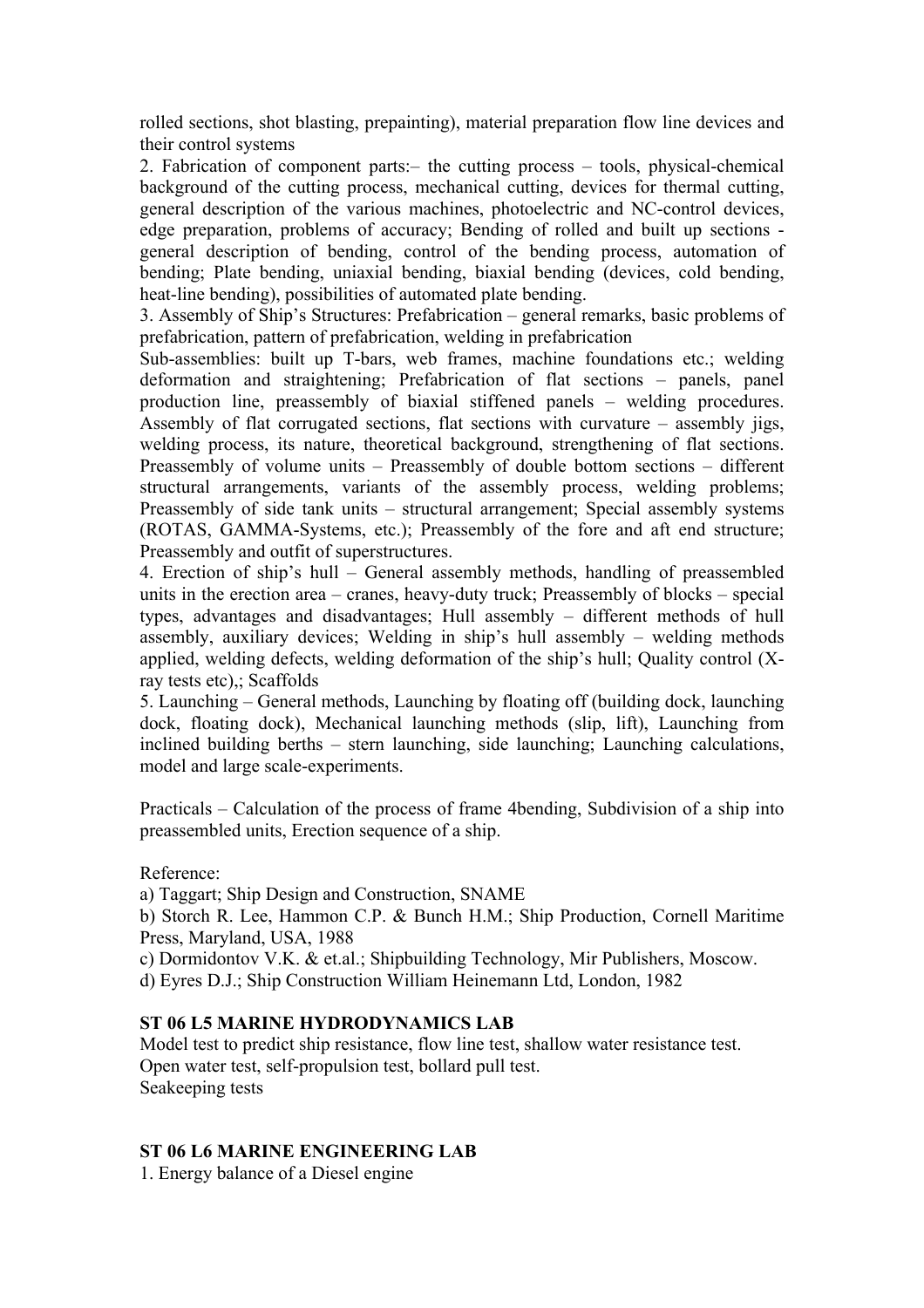2. Determination of the characteristics of diesel engine.

3. Determination of the characteristic curves of compressors.

4. Determination of the characteristic curves of pumps and pipings.

## **SEMESTER VII**

## **ST 07 E12 PRODUCTION MANAGEMENT AND OPERATION RESEARCH**

1. Production system-The systems approach-subsystems, comprehensive system model – the firm as a system

2. Managerial decision making-decision theory under certainty and uncertaintymodels as decision aids-the decision process-problems, types and decision approaches 3. Decision of productive systems-product line determination, product planning, demand forecasting, steps and techniques-capital planning-demand and supply of capitals-capital allocation methods-investment criteria-value analysis and break even analysis-plant location and layout-factors-site selection-process and product layoutmaterial handling systems-types, equipments, operating effectiveness in the productive system.

4. Operation planning and control-production inventory system-the inventory problem-functions of inventory-inventory costs-inventory concepts, modelsproduction planning and control-pre-production activities-planning-schedulingnetwork models (PERT,CPM)-quality control-maintenance analysis

5. Some analytical techniques of operation research-introduction-basic concepts of OR types of mathematical models-linear programming-formulation of linear optimisation models-distribution methods-simple method-waiting line theory-modelsexamples

Practicals:-Linear programming applied to a problem of the production process-Application of network models with critical path scheduling-distribution problemwaiting line problem.

Reference:

a) Elwood S.Buffa; Modern Production/Operations Management, Wiley Eastern Ltd. b) Richard J. Hopeman; Production – Concepts, Analysis, Control, 3rd Edition, Charles E. Merril Publishing Co.

c) Arthur C.Laufer; Operations Management, South-Western Publishing Co.

d) Khanna, O.P.; Industrial Engineering and Management, Dhanpat Rai Publication.

e) Richard I. Levin, et.al.; Production/Operations Management: Contemporary Policy for Managing Operating Systems, Tata-McGraw Hill Publishing Co. Ltd.

# **ST 07 N9 STRUCTURAL DESIGN OF SHIPS II**

1. Engine Room – functions, general arrangement, engine casing, foundations, structural design of engine rooms.

2. Superstructure and Deckhouses - functions, structural arrangement, effectiveness of superstructure & deckhouse, structural design, opening and expansion joints.

3. Cargo handling equipment – different cargo handling system, mast derrick system, loads on mast derrick system, design of mast derrick system, deck cranes.

4. Hatch Covers – functions, load on hatch covers, statutory requirements, types of hatch covers, cleating  $\&$  sealing arrangements, structural design of pontoon covers.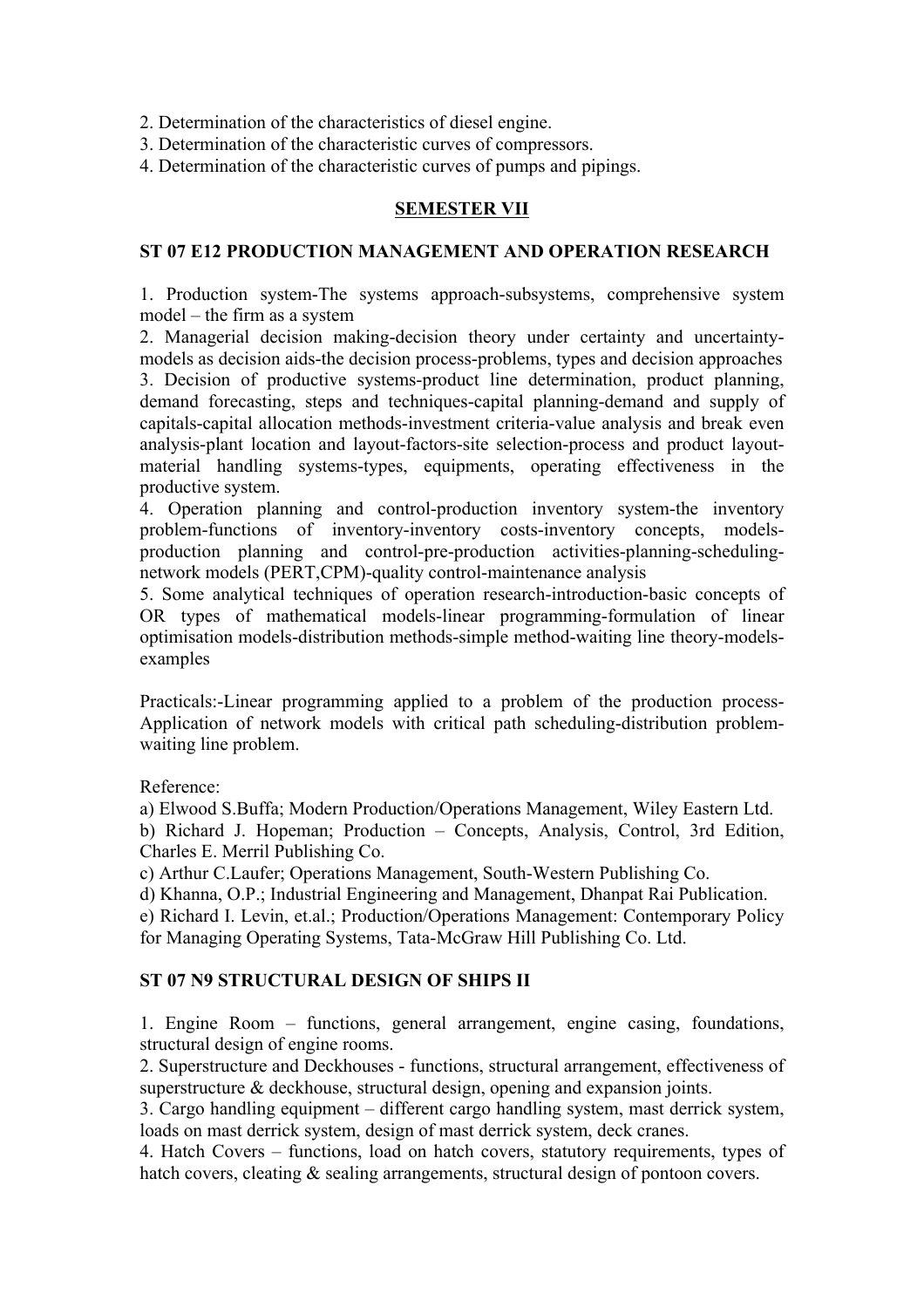5. Miscellaneous topics – construction of life boats, submarine structure, chain locker, hawse pipe, rudder types & their construction, nozzles, stern tube & shaft bossing.

Practicals – Design of fore or aft end structure, Structural design of a rudder, Design of machine foundations, superstructures etc. Reference:

Taggart; Ship Design and Construction, SNAME D'Arcangelo; Ship Design and Construction, SNAME

# **ST 07 N10 SHIP DESIGN II**

1. Standardisation – Process and product standard; Rules and regulation.

2. Cargo handling equipments, cargo hatches, lifting devices; Anchor installations – types of anchors, anchor handling system, anchor chain & storage; Mooring systems – deck fittings  $\&$  structural arrangement, mooring machinery, mooring operations.

3. Accommodation – crew size, accommodation standards, space allocation, habitability, access, materials, standardisation and modular arrangement; Access equipments –hatches, manholes, doors, other closing  $\&$  opening devices, load line rules, gang ways and ladders

4. Steering gear – Types, design aspects, connections; Mast & riggings; Railings & awnings; Sound and light signals.

5. Equipments in tanks  $\&$  holds – Air vents, sounding tubes, cleaning devices, fire protection devices

Life saving system – life saving equipments, IMS international rules Fire fighting systems – Rules and regulations, equipments, fire fighting Ventilation, Panelling & deck covering, Painting.

Reference:

Taggart; Ship Design and Construction, SNAME Cargo Handling Systems in Ships Rules & Regulations – IMO, SOLAS, IMS Venugopal K.; Maritime Law of India, Law Publishers, India ISO 9000 Series BSI – Indian Codes

# **ST 07 N11 SHIP PRODUCTION II**

1. Outfitting of ships:– workshops –piping shop, fitters shop, Carpenters shop (wood, plastics), Mechanical workshop, Machine shop (preassembly of blocks), Other workshops (electrical installation, painting, insulation, etc.); Technological process in the hull installation work –Technological process in installing the main machinery, installation of shafting and propeller, installation of the main machinery, installing of auxiliary machinery and boilers, installation of piping systems, electrical installation, hull installation work; Pre and advanced outfitting.

Trial trip

PRODUCTION PLANNING AND CONTROL IN SHIPBUILDING

2. Production design – application of the principles of design for production in shipbuilding – joining of parts, relations between structural design and prefabrication, simplifications in structural design (design for welding), quality control.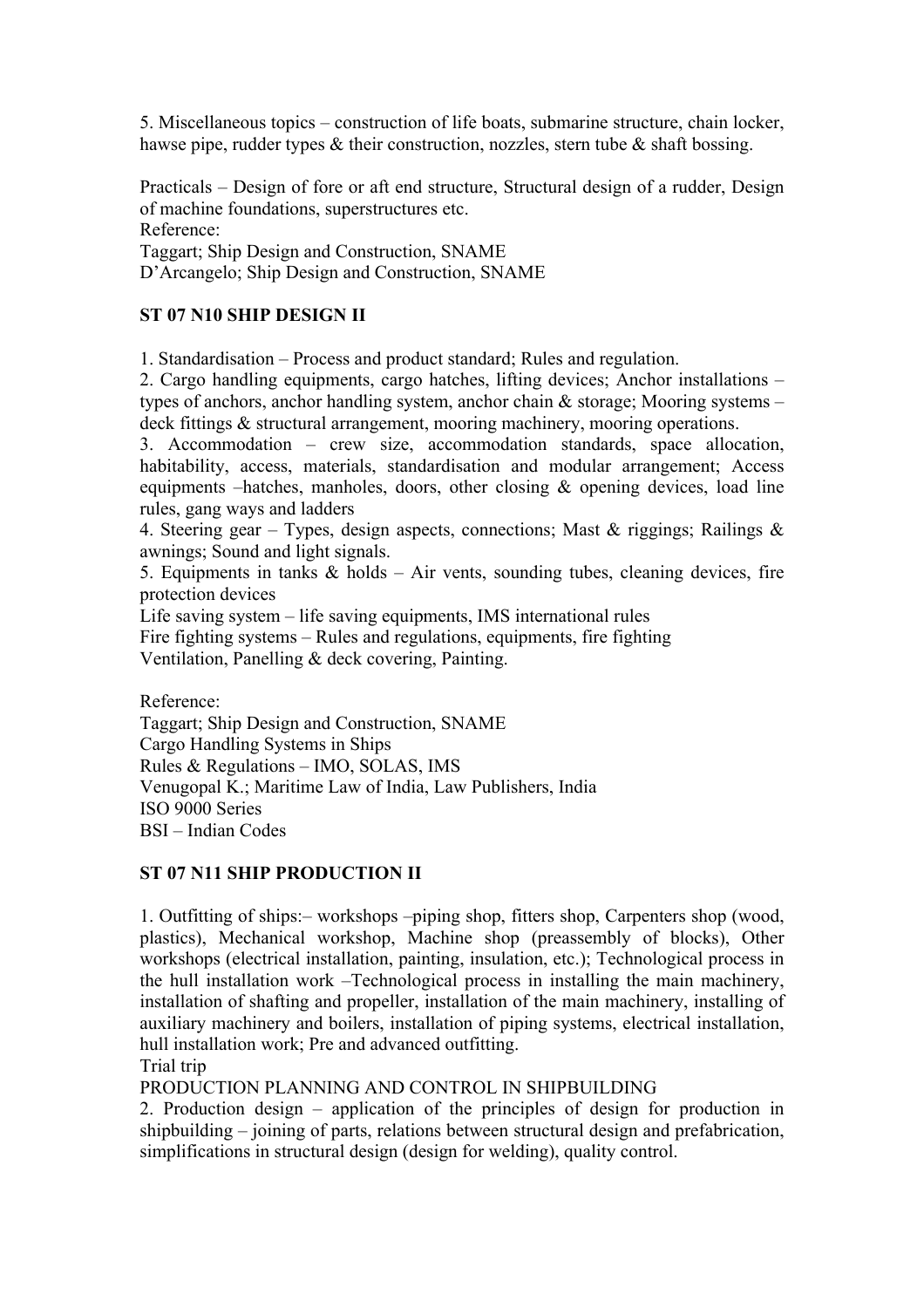Problems of accuracy – tolerances, standards, measuring techniques (theodoilite laser, etc); quality control

3. Process planning in shipbuilding:- Planning for operations – interconnection between production design and process planning, production and process analysis, assembly charts, operation process charts, flow process charts; Process selection. Application of models for process planning, scheduling and control – Gantt charts, CPM & PERT, transportation models etc.; Special aspects of application of these in shipbuilding process.

4. Capacity planning – estimation of future capacity of a shipyard methods, strategies for modifying capacity, models for capacity planning under the special conditions of shipbuilding.

5. Production Standards – production standards in several parts of the ship production process, work measurement systems, methods of man-hour determination, use of computers, correlation between size of series and needed man-hours. Systems of maintenance and quality control.

Practicals – Launching calculation, Shell plate development  $\&$  Nesting, Application of Gantt-charts and network techniques, Design of a panel-line and capacity calculation, Design of a special part of a shipyard layout (e.g. steel stockyard, drydock)

Reference:

a) Taggart; Ship Design and Construction, SNAME

b) Storch R. Lee, Hammon C.P. & Bunch H.M.; Ship Production, Cornell Maritime Press, Maryland, USA, 1988

c) Dormidontov V.K. & et.al.; Shipbuilding Technology, Mir Publishers, Moscow.

d) Eyres D.J.; Ship Construction William Heinemann Ltd, London, 1982

# **ST 07 N14 JOINING TECHNIQUES IN SHIPBUILDING TECHNOLOGY**

1. Definition, Historical Background, Electric arc welding, Development in Welding, Science of Welding

Welding Metallurgy: Introduction, Structure of metals, Crystallisation of a pure metal, Equilibrium of constitutional dig., Phase transformation in Iron - Carbon diagram, Weldability of steel, Presence of alloy elements, Effect of welding process & nature of base metal, Preheating, HAZ.

2. Gas metal arc welding – Process, different metal transfers, power source, electrodes, shielding gas, uses of Gas in metal arc welding

Mechanised system in shipbuilding - Introduction, philosophy of automation in welding, different welding systems in shipyards, Welding in production shop – SAW, Gravity welding, Auto contact, CO2 Welding

3. Panel line production - One-sided welding – SAW, MIG welding, welding of stiffeners

Welding in building berth - External welding on the berth, Electro-slag welding, Electro-gas welding, One-sided welding (Flux Asbestos backing, Ceramic backing etc); Internal welding on the berth.

Comparison of European, Japanese & Indian Welding Process

4. Welding problems - Weld defects, Distortion, Accuracy control; Non destructive tests.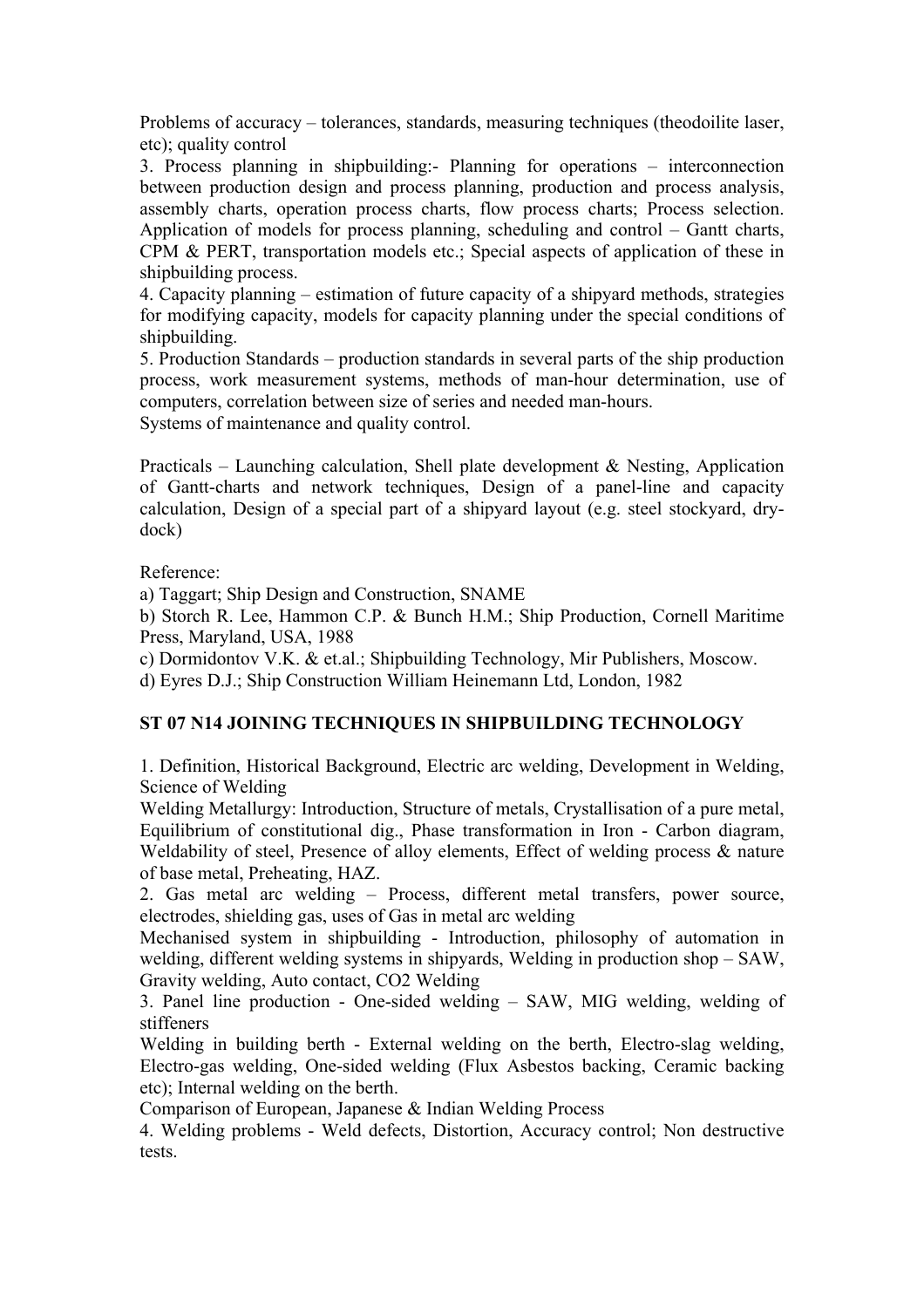Welding quality control - Welding standards, Welding procedure qualification, Effect of variables on qualification of tests, Performance qualification of Welders & operators, Test reports, Acceptance standards, Quality assurance and audit, Consumable classification & coding.

Introduction to Robotic Welding.

5. Structural Adhesive Bonding as a joining technique – Adhesives and adherands, bonding methods and joint design, analysis of joints for strength, surface preparation for steel, aluminium and other materials used for marine structures.

Reference:

Davies, A.C.; Welding, Cambridge University Press, Low Price Edition, 1996. Richard, Little; Welding Technology, McGraw Hill Publications, New Delhi. Joe Lawrance; Welding Principles for Engineers, Prentice-Hall Inc. Englewood Cliffs, N.J.

Welding Handbook – Vol.:1,2,3; American Welding Society

O.P. Khanna; A Textbook of Welding Technology, Dhanpat Rai & Sons.

ST 07 NEA1 ELECTIVE I

# **COMPUTER AIDED SHIP DESIGN**

1. Numerical Techniques in Computer Aided Ship Design:

Numerical Interpolation: Differences, Newton's Forward Difference interpolation formula, Lagrangian Interpolation formula

Numerical Integration: Integration formulas,

Curve Fitting: Fitting of Polynomials, Least Square curve fitting technique, Choosing the degree of the polynomial, Ill-conditioning difficulties, Orthogonal Polynomial fitting

2. Lines Design and Fairing:

Manual Graphical method

Computer Aided Curve fitting Techniques

Fairing Principles

Spline Fitting: Cubic Spline curve, Bezier Curve, B-Spline Curve.

3. Preliminary Ship Design

Design Stages and methods

Preliminary Parameter Estimation: Displacement, Length, Breadth, Depth, Draught, Block

Coefficient; Check on Transverse & longitudinal Stability, Freeboard, etc., Estimation of Power,

Capacity; Basic Ship Method

Computer Aided Preliminary Ship Design: Preliminary Parameter Selection, Ship Lines fairing

4. Database Systems

Introduction

Architecture of a Database system

Data Models: Relational, Hierarchical, Network

Application to Ship Design

5. Optimisation Methods in Ship Design, Introduction, Modeling of Design as **Optimisation** 

Different Optimisation Methods; Linear and Non-liner optimisation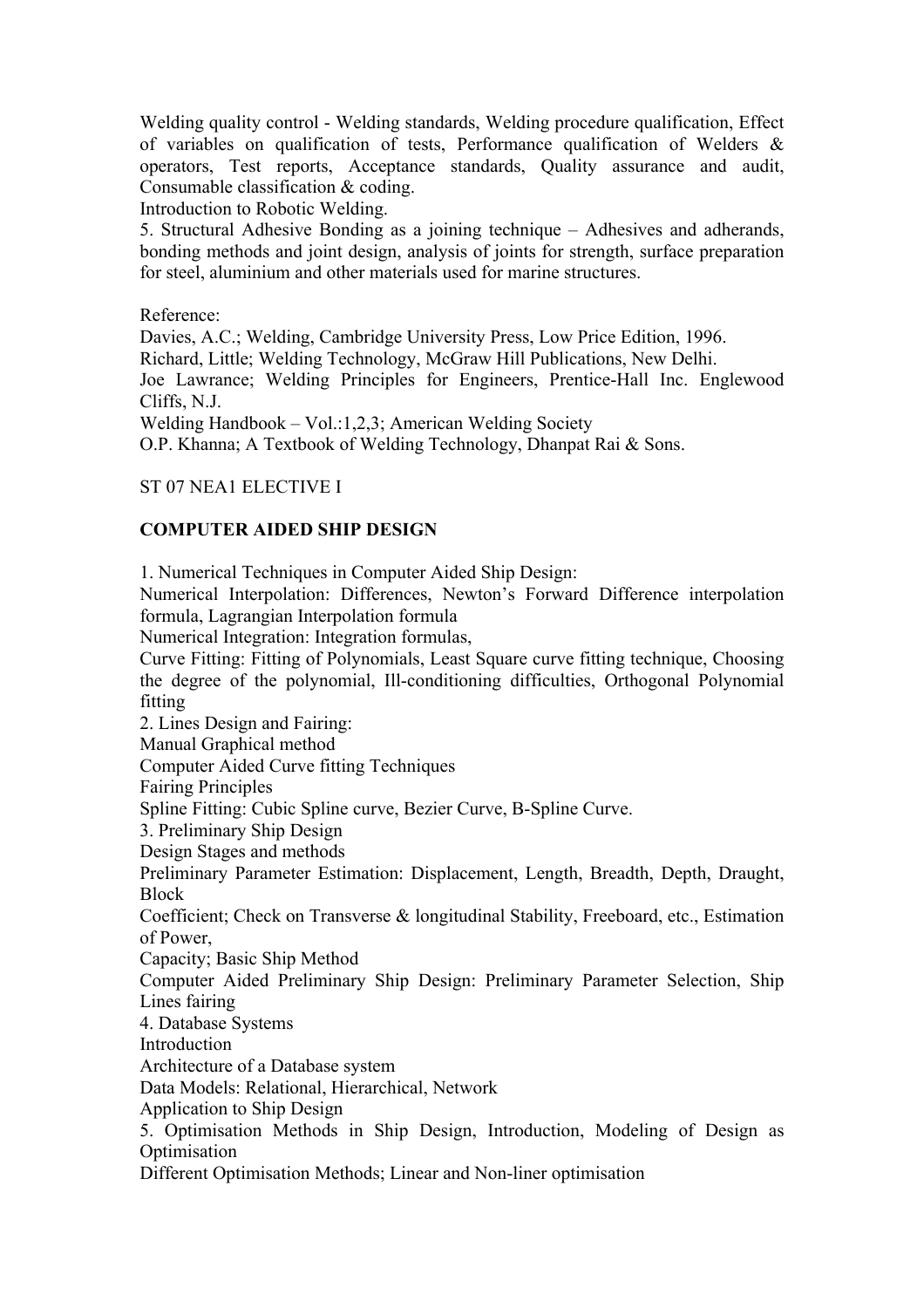Application to Ship Design

Practical: Development of relevant Computer Programs based on the syllabus Reference:

g) L.R Reheja, et.al.; Computer Aided Ship Design, Code No. 77, Update for Working Professionals, AICTE,

Continuing Education Programme

h) Chengi Kuo; Computer Methods for Ship Surface Design, Longman, 1971

i) Chengi Kuo; Computer Applications in Ship Technology, Heyden & Son Ltd. 1977

j) H. Nowacki, et.al.;Computational Geometry for Ships, World Scientific Publishing Co. Pvt. Ltd., 1995

k) David F. Rogers

## ST 07 NEA2 ELECTIVE II

# **SHIP BUILDING MATERIALS, CORROSION PREVENTION AND PROTECTION**

1.Introduction- Corrosion in nature, Corrosion losses, importance of corrosion protection, theories of – corrosion- electrochemical series- types of corrosion - its identification-remedies-factors affecting corrosion-fouling-effect of fouling on shipsfactors affecting growth and settlement.

2.Corrosion control -Weathering steel-stainless steel-Titanium and Nickel alloyscopper and copper based alloys-Zinc-Aluminum and its alloys-corrosion control by Design, corrosion inhibitors-corrosion monitoring-corrosion management in ships.

3.Surface preparation -Degreasing-weathering-mechanical surface cleaning-picklingblast cleaning-flame cleaning rust converters-chemical pretreatment-comparison of pretreatment methods.

4.Marine paints -Role of constituents of paints-classification of paints-mechanism of anticorrosive paint-paint types –selection of paint-paint scheme-antifouling paintsprinciples of antifouling paints -coating failure.

5.Cathodic protection -Mechanism of cathodic protection, sacrificial anode, design of sacrificial anode system for ship, impressed current system, advantages and disadvantages of cathodic protection.

REFERENCES:

Fontana M. G, Greene N. D, 'Corrosion Engineering', McGraw Hill, 2nd Edition, 1978

Raj Narayan, 'An Introduction to Metallic Corrosion and its Prevention', Oxford and IBH,1983

Jones D. A, 'Principles and Prevention of Corrosion', 2nd Edition, Prentice-Hall, 1965

T. Howard Rogers "Marine Corrosion" first Edition, George Newnes Ltd London, 1968

## **SEMESTER VIII**

# **SPECIAL PROBLEM AND SEMINAR**

Students can be given small projects that are relevant to Naval architecture, Marine Engineering and other Engineering fields and accordingly a seminar can be conducted.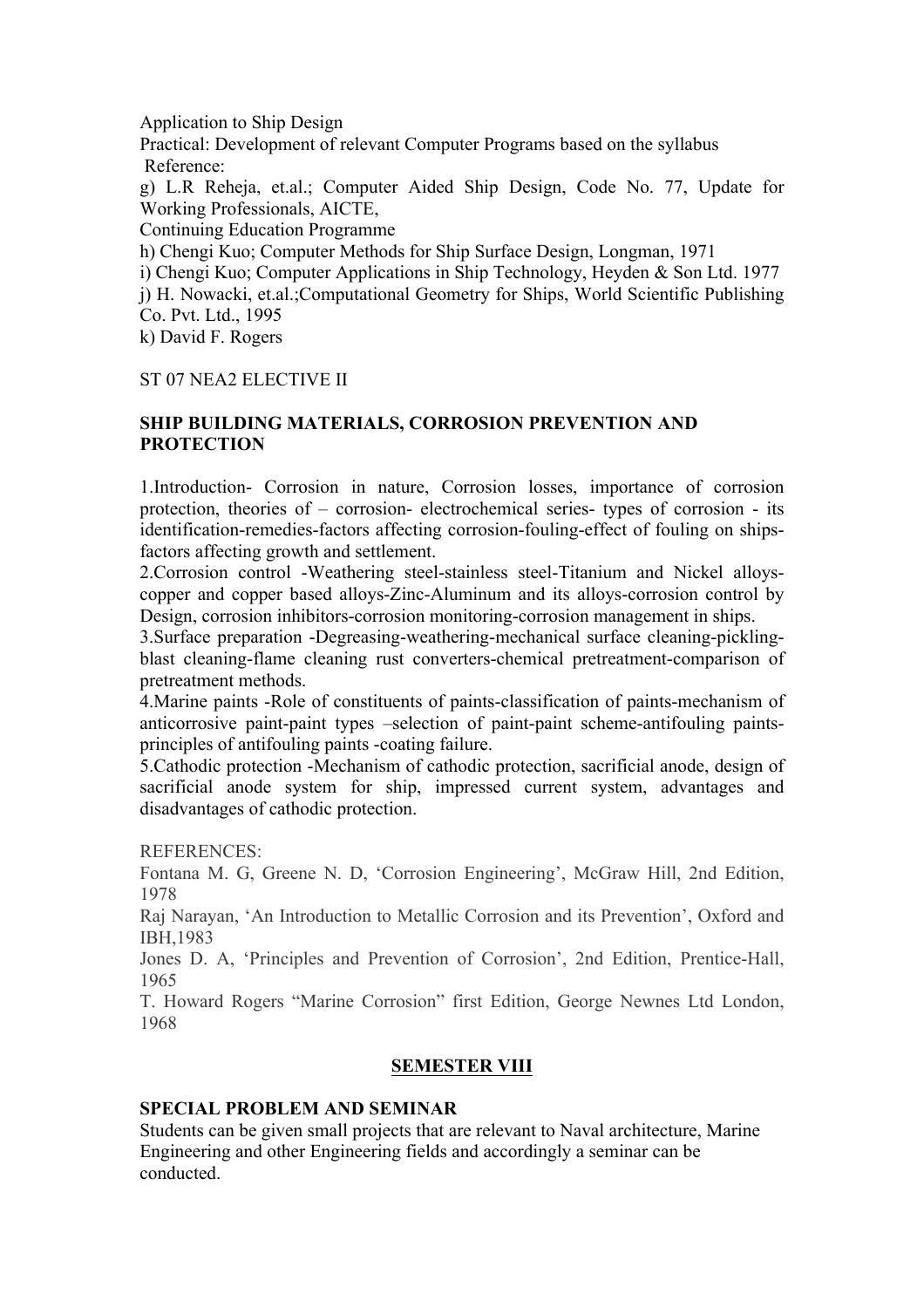## ST 08 NEB1 ELECTIVE III

# **EXPERIMENTAL TECHNIQUES ON SHIPS AND MODELS**

1. Ship Resistance tests, Total resistance, Resistance diagrams, Resistance Coefficients, Ship Models, Laws of comparisons and Similarity, Extension of Model results to Ships, Towing Tank, Instrumentation, Method of measurements.

2. Open water tests, Objectives, Facilities, Test set up, principles, procedure, Analysis and conclusions.

3. Cavitation, Cause of Cavitation, Cavitation number, Classification of Cavitation, Law of similarities, Cavitation tests, facilities, prevention of Cavitation.

4. Self Propulsion experiments, Objectives, Instruments and equipments, Test arrangements, basic principles, experiment, Results.

5 Sea trials, Shop tests, various sea trials, manoeuvering trials, Dock trials, Speed Trials, Observations, Data presentation and uses.

6. Shallow water resistance tests

Wake measurements, Sea keeping tests

Model Tests for Determination of Hydro dynamic derivatives of Ships and submerged vehicles.

Paint erosion tests, Smoke disposal tests, Redder tests, Tuft tests

#### ST 08 NEB2 ELECTIVE IV

## **SHIP REPAIRING AND SURVEYING**

1. Repair of ship hull – Introduction; cause of wear and damage in ships hull: Comparison between different types of repair activities (Afloat, berthed, etc.); Repair of hull and other parts while afloat; docking plan-replacement of hull plates and stiffeners, decks and bulkheads; repair of stem and stern frames and shaft bracket; NDT and X-ray tests; Testing for water-tightness and hull continuity etc;

2. Underwater welding – welding equipment; quality control and standards; degree of automation;

Safety during repair – various operations involving risk; safety devices and plans; problems during docking;

Ship repair facilities in a modern repair yard-repair docks, machine shop, scaffolding; Subcontracting policies

by shipyard in repair project, layout of repair yard.

3. Various types of marine surveys.

Roles and responsibilities of marine surveying agencies;

Historical development of ship classification societies; Major activities of classification societies; rules and

class notation; IACS and joint projects;

Comparison of ship class rules by LRS and ABS;

4. International Ship classification societies and UN agencies involved in marine and offshore activities.